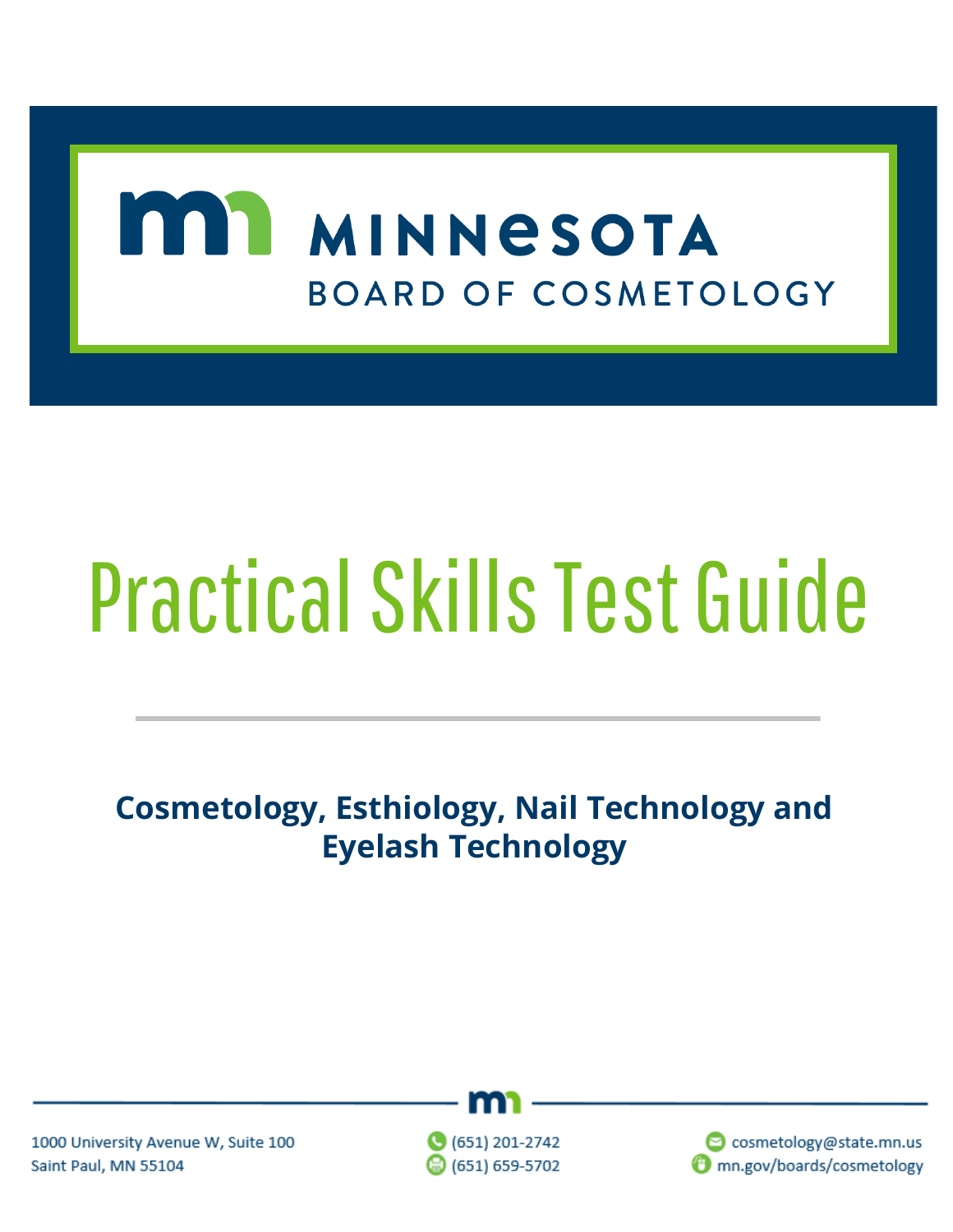## **Table of Contents**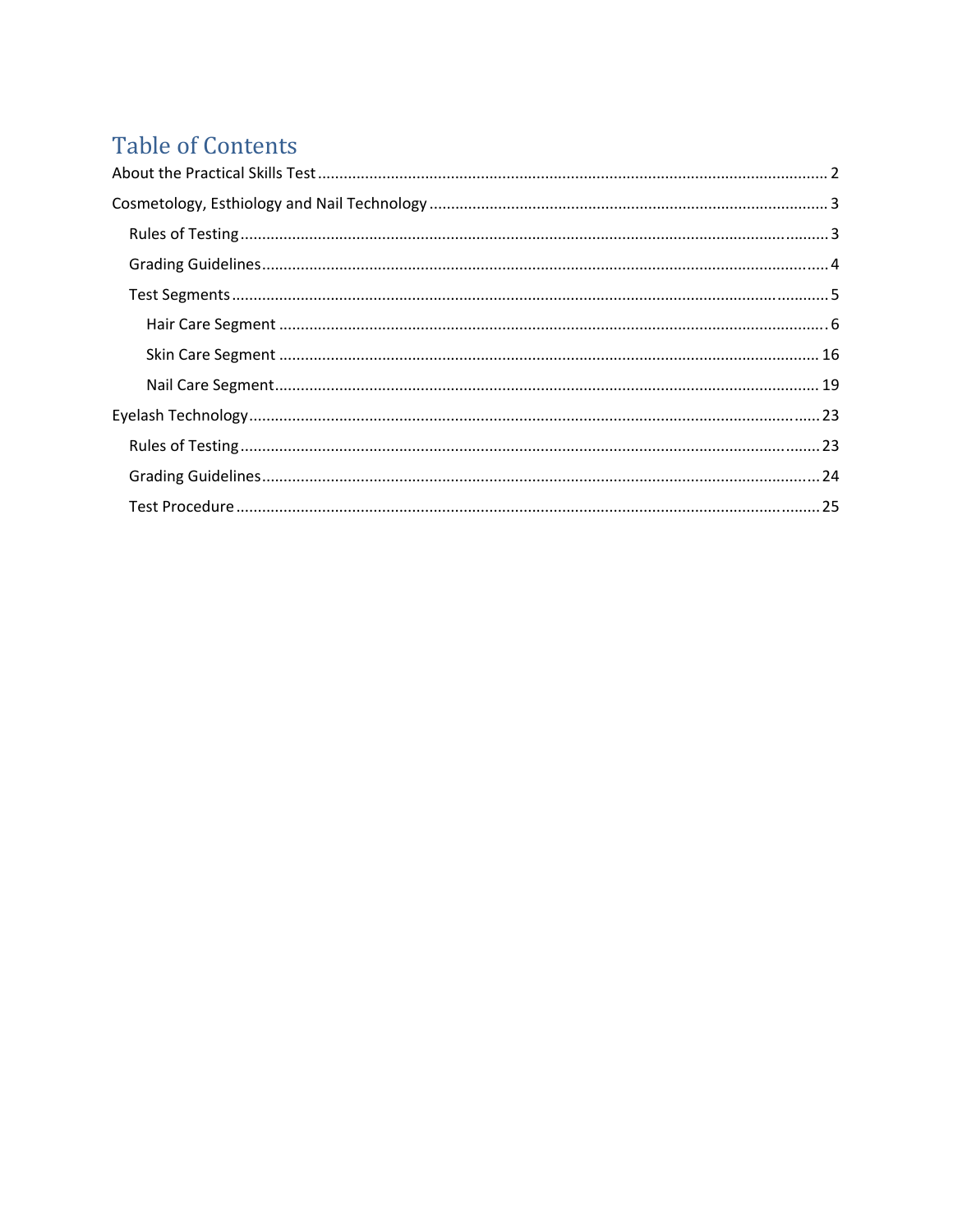### **About the Practical Skills Test**

The Practical Skills Test is designed to access the competency of cosmetology, esthiology, nail technology, and eyelash technology students. It is only offered by schools and skills course providers. This guide provides details on the Practical Skills Test. It is intended to be used as a tool and offer insight into testing procedure, rules of the test, and grading criteria for students and test providers. Information on the testing process, rules, and grading guidelines is provided below.

The Practical Skills Test for Cosmetology, Esthiology and Nail Technology test is divided into a Hair Care Segment, Skin Care Segment, and Nail Care Segment and has a total of 14 service sections. Each service section has a specific set of criteria and competency measures. Cosmetologists are required to pass the Hair Care Segment, Skin Care Segment, and Nail Care Segment, whereas estheticians and nail technicians are only required to pass their respective segments.

The Practical Skills Test for Eyelash Technology consists of one section including eyelash extension application and removal.

The Practical Skills Test and clinical service exercise requirements were developed by a task force of industry experts with the assistance of Board staff and approved by the Board. The test and clinical service exercises are expected to be updated as necessary and as significant changes occur within the eyelash extension industry. Any suggestions or questions may be sent to cosmetology@state.mn.us.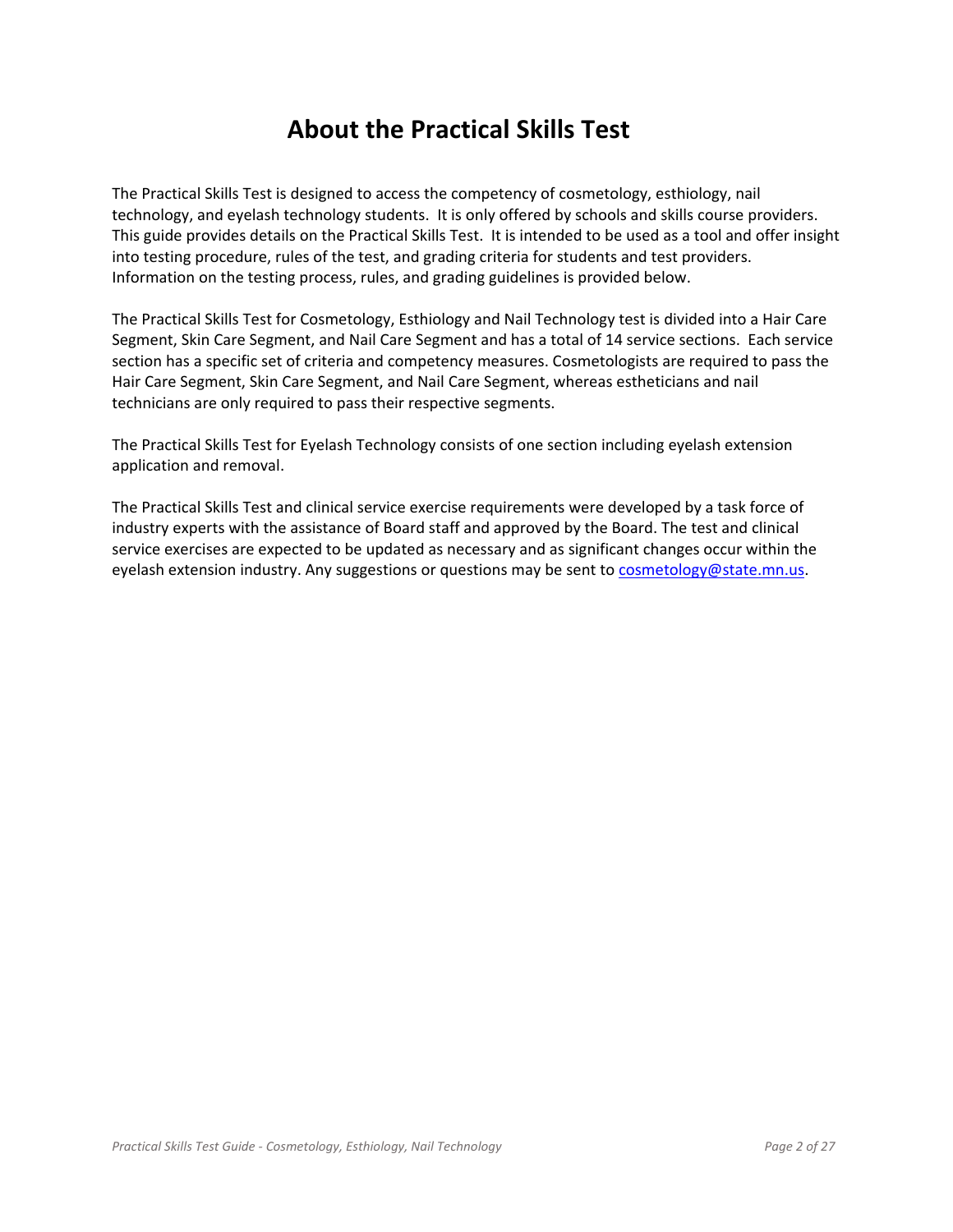## **Cosmetology, Esthiology and Nail Technology**

#### **Rules of Testing**

#### **Test Scheduling and Completion**

The Practical Skills Test is scheduled at the will of the provider. Students may not take the exam before completing the following: 1,350 hours for cosmetologists, 500 hours for estheticians, and 315 hours for nail technicians.

The examiner determines the order in which the service sections are administered. Any passed service section is valid for one year from the date passed. All service sections must be passed within one year of the initial test date or the test must be completely retaken.

#### **General Rules**

- A ratio of at least 1 examiner to 8 students is required to ensure a comprehensive assessment. Schools are encouraged to have at least two examiners per test.
- Examiners may only administer one service section at a time. For example, the examiner may oversee Permanent Wave and Relaxer services simultaneously as both fall under the service category Chemical Texture. The examiner may not oversee services from different categories simultaneously, such as Layered Haircut and a Hair Color service.
- No written materials, handouts, textbooks, or electronic devices may be used by the student.
- Students may only speak to the examiner, unless completing a service task that requires communication between the student and their model. Any other conversation is prohibited and is considered an Automatic Fail Incident.
- Students may not observe each other during the test.
- Proper safety and infection control procedures must be followed and align to requirements set forth by industry standards, manufacturer directions, and the Board.
- Compliance with Minnesota Statutes Chapter 155A and Minnesota Rules Chapter 2105 and 2110 must be demonstrated at all times.

#### **Models, Tools, and Supplies**

- All service sections must be performed on a live model unless noted otherwise within the service section directions. For sections which allow the use of a mannequin, the student must use a human hair mannequin with appropriately textured hair for the service being performed and appropriate real product.
- Students are responsible for finding a suitable model.
- Students can use the same model for multiple service sections, but each service section must be administered, timed and graded independently. All Set Up tasks must be completed for each service section even if the same model is used for more than one service section.
- Models must not be a current cosmetologist, esthetician, nail technician, advanced practice esthetician or barber licensee.
- Students must have supplies and tools prepared for the exam. Lists of suggested tools and supplies are provided within each service section.
- Supplies are to be stored in clean, closed containers, cupboards or drawers, or on a clean cloth towel under a clean drape. Plastic bags are not acceptable storage containers.
- Supplies cannot be shared.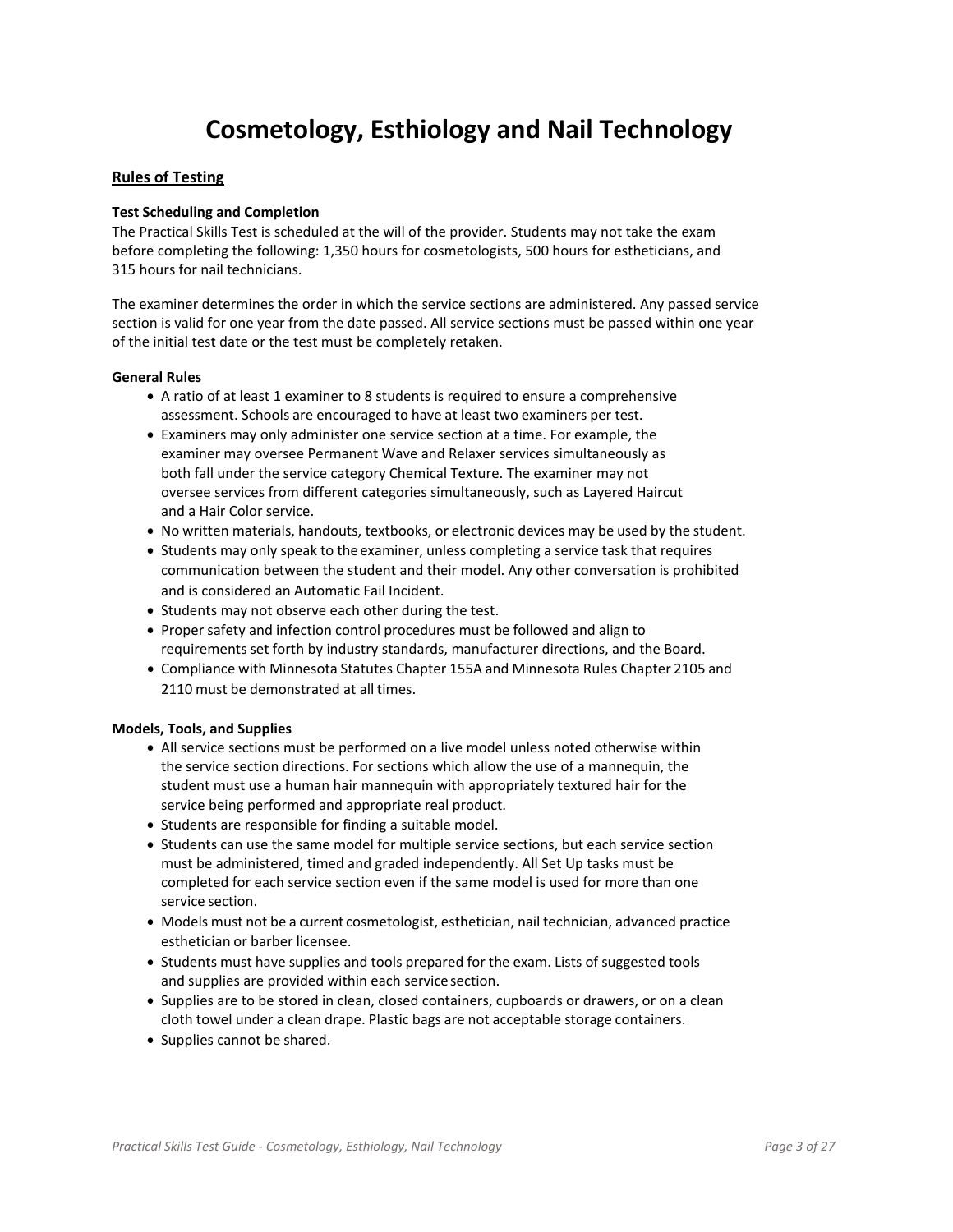- All supplies must be labeled, either by the student or with manufacturer labels.
- All products must be used according to manufacturer directions.
- Mock products are prohibited. If a mannequin is used, the student must use real product appropriate for the service being performed.

#### **Administering the Test**

Each service section is administered, timed and graded independently. To begin each service, the examiner will read the service section directions. Timing for each service section begins after all students have concluded the Set Up portion of the service section.

Once timing starts, students are required to complete the remaining service section tasks in the time specified for the service section. The examiner will give warnings when there are five minutes and one minute remaining. Once a student has completed the service section, they must raise their hand for a final completion check by the examiner. If a student does not complete the service section, they must stop immediately when the time ends.

The examiner determines the order in which the service sections are administered and determines the time between each service section. To begin the next service section, the examiner will read the next section directions. This process repeats until all sections of the test are completed.

#### **Grading Guidelines**

#### **General Grading**

Each of the 12 service sections are graded independently and must be passed with a minimum of 75%.

The Set Up portion of each service section is graded on a pass-fail basis. If a student does not correctly complete any task in Set Up, the entire service section is considered failed and the student must retake that section.

Each task within the Service portion of each service section is assigned a point value, and a student will either receive the full point total or receive zero points; no partial points are given. Any incorrect action within each task line will result in a score of "0" for that task line. For example, discarding items appropriately is the final task of the Facial service section and is worth two points. If a student does not discard all items appropriately, the student will not receive any points for the "discarded items appropriately" task in that service section.

Point values are determined based on the following factors:

- Risk of the task on the health or safety of the client or practitioner.
- Level of technique required to successfully complete the task.
- Ability for the completed task to show comprehension of infection control or technique principles.
- Impact of lost points on the total score for the section More substantial tasks are assigned higher point values so that if a student fails a substantial task, their overall score will be impacted accordingly.
- Set Up tasks pertain to infection control and client safety and are graded on a pass-fail basis.

#### **Automatic Fail Incidents**

In addition to the points gained and lost per service section, students may fail a service section for the incidents listed below (A‐K). For example, if a student re‐uses a single‐use tool, the student will fail the service section in which a single-use tool was re-used. If the student performs any Automatic Fail Incident, the incident must be recorded on the Results Form in the service section it occurred.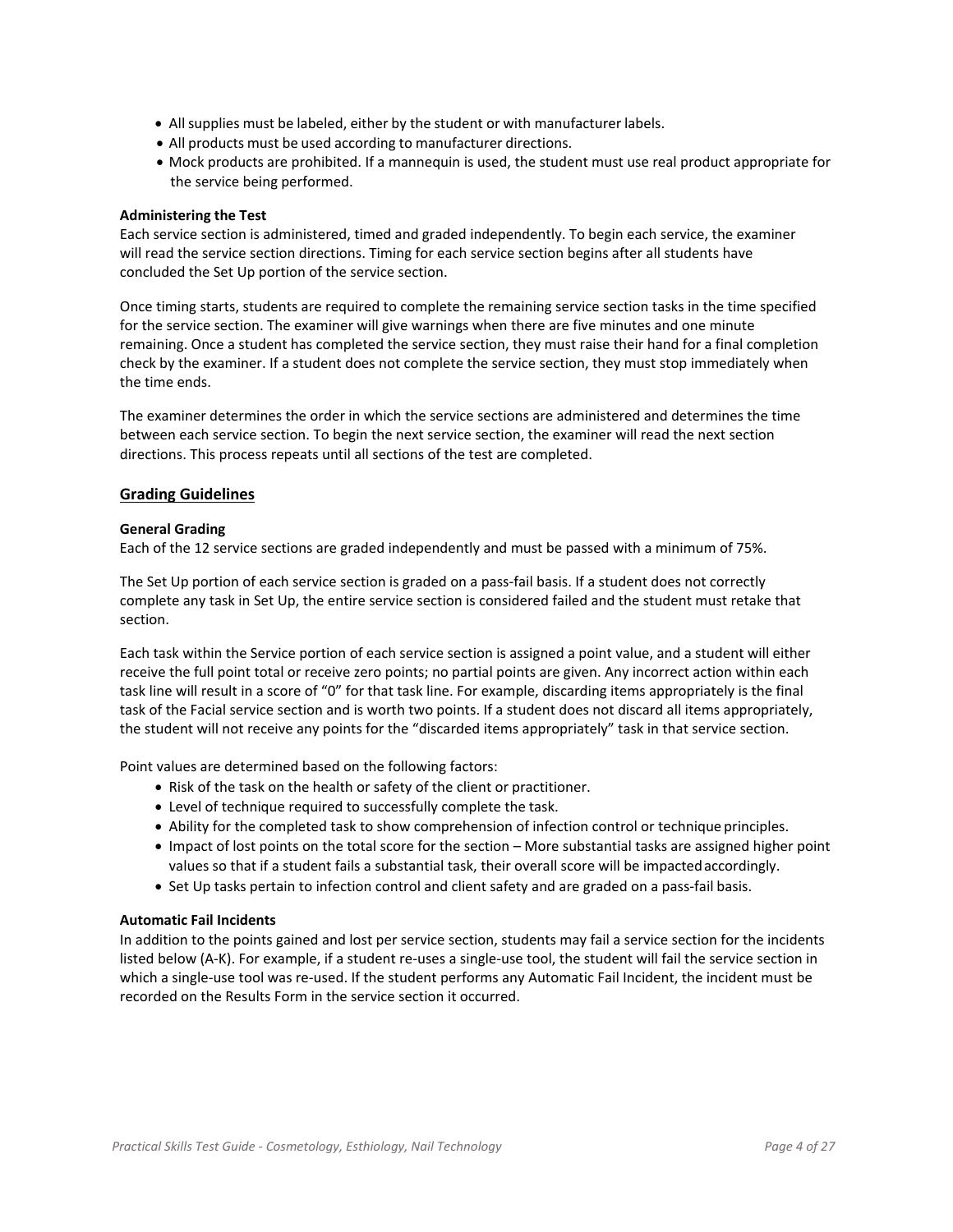#### **Automatic Fail Incidents**

- A. Injured model
- B. Injured self and did not follow proper safety procedure
- C. Failed to detect allergy or contraindication that would cause significant harm
- D. Contaminated unused product
- E. Did not wash hands or use hand sanitizer, or replace gloves, when contaminated
- F. Used prohibited or unclean item
- G. Re‐used single‐use item
- H. Spoke unnecessarily
- I. Cheated
- J. Failed to complete service
- K. Violated Minnesota Statutes Chapter 155A and/or Minnesota Rules Chapter 2105 and/or 2110

#### **Failing Score**

A student can fail a section by scoring below 75% or performing an Automatic Fail Incident. In this case, the student will need to retake that service section. For example, if a student fails "Layered Haircut", the student will need to retake "Layered Haircut," but would not need to retake any other service sections that were passed.

Retests are scheduled at the discretion of the school or exam provider. All service sections must be passed within one year of the initial test date or the test must be completely retaken.

#### **Results Form**

Each student will have a Practical Skills Test Results Form ("Results Form") for each test date. This form requires the examiner to circle the points earned within each line of each service section, note any Automatic Fail Incidents, and calculate the total points earned for each service section.

If a student tests across multiple days, multiple Results Forms must be used. In this case, only the service section tested on that date must be filled in; all other service sections on the form must be stricken or crossed out. If a student passes all services sections in one day, the student will only have one Results Form.

The form must be signed by the student and the examiner upon completion of each testing day. The school is required to keep all original Results Forms in accordance with Minnesota Rule 2110.0670. Results Forms are not to be submitted with the student's license application unless specifically requested by the Board.

#### **Course Completion Certificate**

Each student will have a Course Completion Certificate to submit to the Board with their license application. This certificate is to be completed once the student has passed all applicable sections of the Practical Skills Test and met their hour and clinical service exercise requirements. The certificate must be reviewed for accuracy, then signed by the student and designated school manager or school owner and properly notarized.

The Course Completion Certificate must contain the following:

- Student information and school information
- Course type and total number of hours completed
- Date the total course was completed
- Total number of Clinical Service Exercises completed (not applicable for Skills Courses)
- Date passed and total score for each PST servicesection
- Notarized signatures from the student and designated school manager or school owner

#### **Test Segments**

Each test segment contains service sections which are listed below with directions, time limits, suggested tools and products, and grading criteria. It is up to the student to have the materials necessary to successfully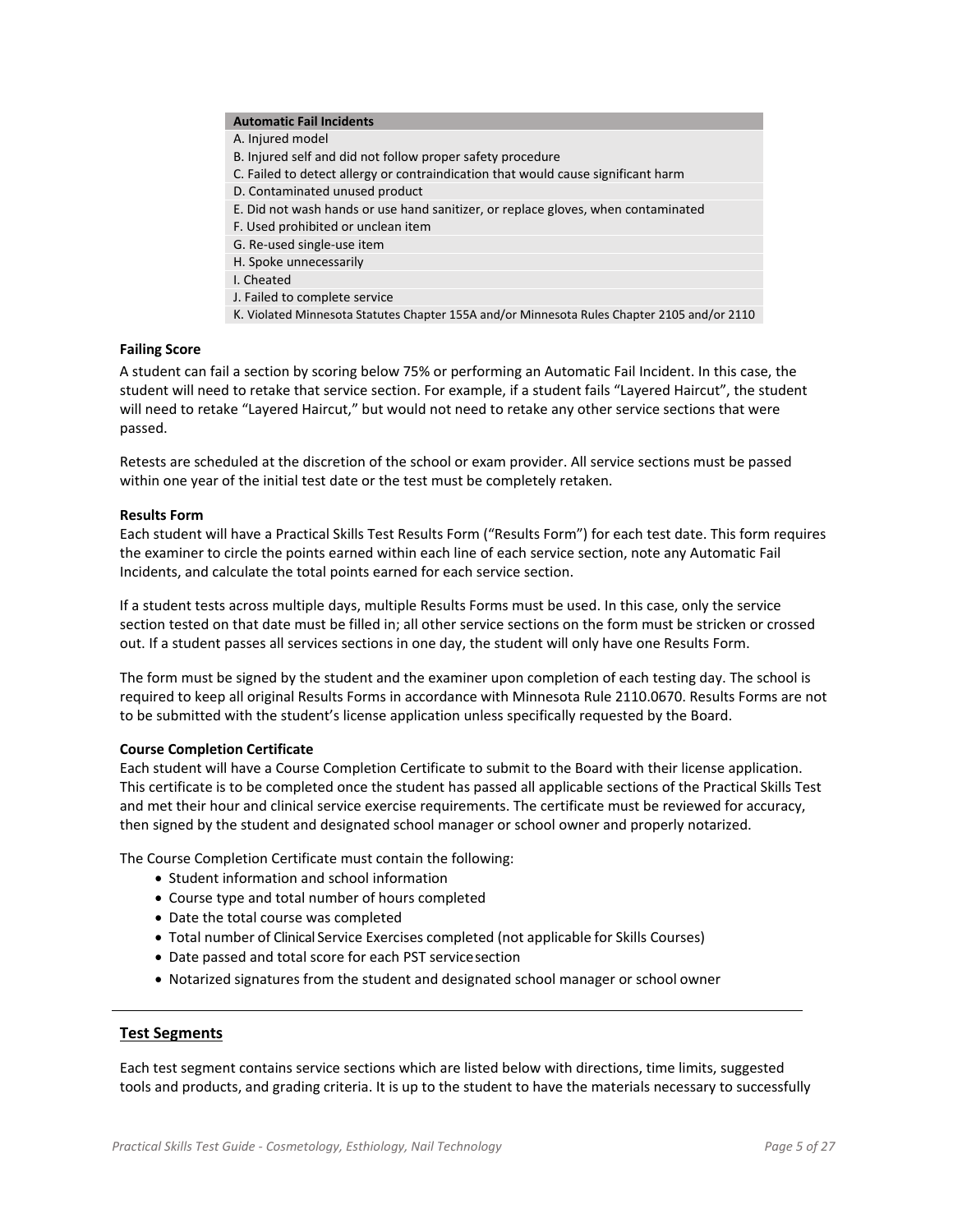complete each service section.

#### **Hair Care Segment**

The Hair Care Segment of the test contains four categories: Shampoo, Layered Haircut, Styling, and Chemical Treatments. Each category contains services which are timed and graded. Each service must be administered and timed independently.

#### **Shampoo**

**Directions:** Perform a shampoo service on a model, including a scalp and hair analysis. You must use shampoo and conditioner. The model's hair may be left wet at the end of the service, as a blow dry or style is not included in this section. If you are performing the shampoo service on a model that was used for any other section of the Practical Skills Test, you must still follow all steps outlined in this section, including Set Up steps. Timing for this section will begin at Service, after all students have concluded Set Up. Do not start the Service section until directed. When timing begins, you must complete the remaining steps within 15 minutes.

| Time                                  | Format               |
|---------------------------------------|----------------------|
| 15 minutes                            | Model (entire head)  |
| <b>Suggested Tools</b>                | <b>Products</b>      |
| Cape, towels, neck strip, clips, comb | Shampoo, conditioner |

| <b>Task</b>                                  | <b>Grading Criteria</b>                                                                                                                                                                                                                  | <b>Points</b>  |
|----------------------------------------------|------------------------------------------------------------------------------------------------------------------------------------------------------------------------------------------------------------------------------------------|----------------|
| Set Up                                       |                                                                                                                                                                                                                                          |                |
| Wash hands                                   | Wash hands to be free of residue and debris                                                                                                                                                                                              | P   F          |
| Set up station                               | Station is clean and safe; station is disinfected or a protective<br>covering for the work surface is used                                                                                                                               | P   F          |
| Gather and set up tools and products         | Tools are clean and disinfected, covered, and match desired<br>final result                                                                                                                                                              | P   F          |
| Drape model                                  | Drape model; towel or neck strip used in accordance with<br>Board guidelines; model remains draped throughout entire<br>service, unless new draping is required                                                                          | $P$   F        |
| Perform scalp and hair analysis              | Examine model's entire scalp and hair using systematic<br>approach; address any abnormalities or concerns; examiner<br>overhears discussion between the student and the model<br>that pertains to scalp and hair analysis                | $P$   F        |
| <b>Service</b> (timed section)               |                                                                                                                                                                                                                                          |                |
| Position model at shampoo bowl               | Guide model to shampoo bowl; position model at<br>shampoo bowl appropriately; use towel between neck and<br>shampoo bowl; towel remains between model and<br>shampoo bowl throughout shampoo service; new towel(s)<br>used, if necessary | 2              |
| Monitor temperature and pressure of<br>water | Monitor water temperature and pressure by placing own<br>wrist or finger in water flow prior to wetting hair; adjust<br>temperature and/or pressure as needed                                                                            | 3              |
| Wet hair                                     | Wet model's hair; protect model's face, ears and<br>neck from water spray; clean up any excess water<br>from work area immediately and safely                                                                                            | $\overline{2}$ |
| Apply shampoo                                | Apply shampoo to cover model's scalp and hair<br>evenly, using correct manipulations; product does<br>not come into contact with model's eyes or face                                                                                    | 3              |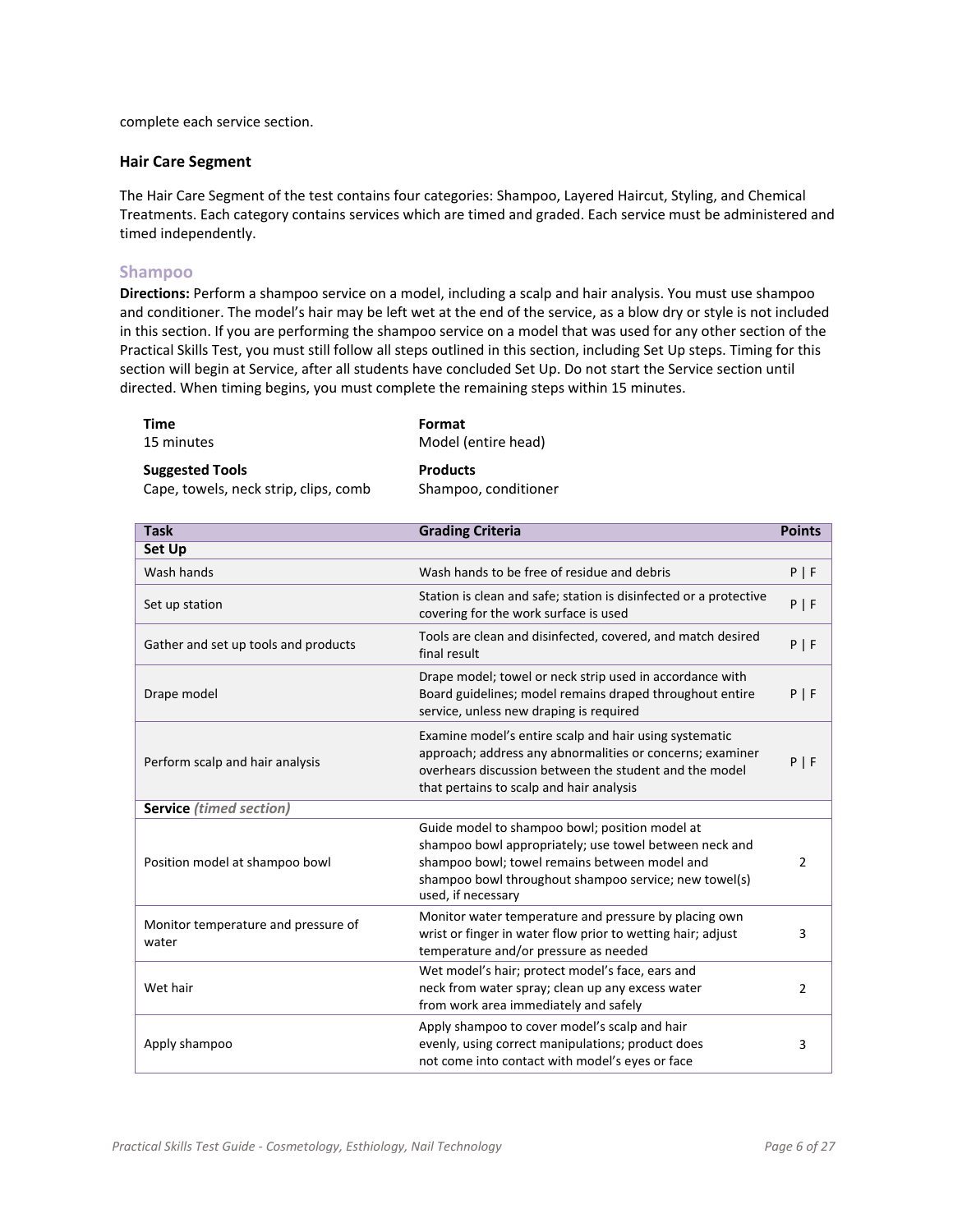| Rinse hair                                                                                     | Rinse hair thoroughly; water or product do not come into<br>contact with model's eyes or face; shampoo is completely<br>rinsed from hair; clean up any excess water from work area<br>immediately and safely      | 2  |
|------------------------------------------------------------------------------------------------|-------------------------------------------------------------------------------------------------------------------------------------------------------------------------------------------------------------------|----|
| Apply conditioner                                                                              | Apply conditioner evenly throughout model's hair,<br>using appropriate manipulations; product does not<br>come into contact with model's eyes or face                                                             | 3  |
| Rinse hair                                                                                     | Rinse hair thoroughly; water and product do not come into<br>contact with model's eyes or face; conditioner is completely<br>rinsed from hair; clean up any excess water from work area<br>immediately and safely | 2  |
| Position model away from shampoo bowl,<br>remove hair from shampoo bowl, rinse<br>shampoo bowl | Position model away from shampoo bowl; remove all<br>hair from shampoo bowl rinse shampoo bowl<br>thoroughly; clean up any excess water from work area<br>immediately and safely                                  | 2  |
| Discard items appropriately                                                                    | Place items to be washed and disinfected, laundered, or to be<br>disposed of in properly labeled receptacles                                                                                                      | 2  |
|                                                                                                | <b>Total Points</b>                                                                                                                                                                                               | 21 |

#### **Layered Haircut**

**Directions:** Perform a layered haircut on a model that removes at least one inch of hair from the entire haircut. You may choose to begin the service on wet or dry hair. Styling products are optional. If you are performing the haircut on a model that was used for any other section of the Practical Skills Test, you must still follow all steps outlined in this section, including Set Up steps. Timing for this section will begin at Service, after all students have concluded Set Up. Do not start the Service section until directed. When timing begins, you must complete the remaining steps within 30 minutes.

| Time<br>30 minutes                                  | Format<br>Model (entire head) |
|-----------------------------------------------------|-------------------------------|
| <b>Suggested Tools</b>                              | <b>Products</b>               |
| Towels, spray bottle, hair clips, cape, neck strip, | Styling product (optional)    |
| shears, razor, comb, broom and dust pan             |                               |

| <b>Task</b>                          | <b>Grading Criteria</b>                                                                                                                                                                                                   | <b>Points</b> |
|--------------------------------------|---------------------------------------------------------------------------------------------------------------------------------------------------------------------------------------------------------------------------|---------------|
| Set Up                               |                                                                                                                                                                                                                           |               |
| Wash hands                           | Wash hands to be free of residue and debris                                                                                                                                                                               | $P$   F       |
| Set up station                       | Station is clean and safe; station is disinfected or a protective<br>covering for the work surface is used                                                                                                                | $P$   F       |
| Gather and set up tools and products | Tools are clean and disinfected, covered, and match desired<br>final result                                                                                                                                               | $P$   F       |
| Drape model                          | Drape model; towel or neck strip used in accordance with<br>Board guidelines; model remains draped throughout entire<br>service, unless new draping is required and performed                                             | $P$   F       |
| Perform scalp and hair analysis      | Examine model's entire scalp and hair using systematic<br>approach; address any abnormalities or concerns; examiner<br>overhears discussion between the student and the model<br>that pertains to scalp and hair analysis | $P$   F       |
| <b>Service</b> (timed section)       |                                                                                                                                                                                                                           |               |
| Section hair                         | Part model's hair into working sections                                                                                                                                                                                   |               |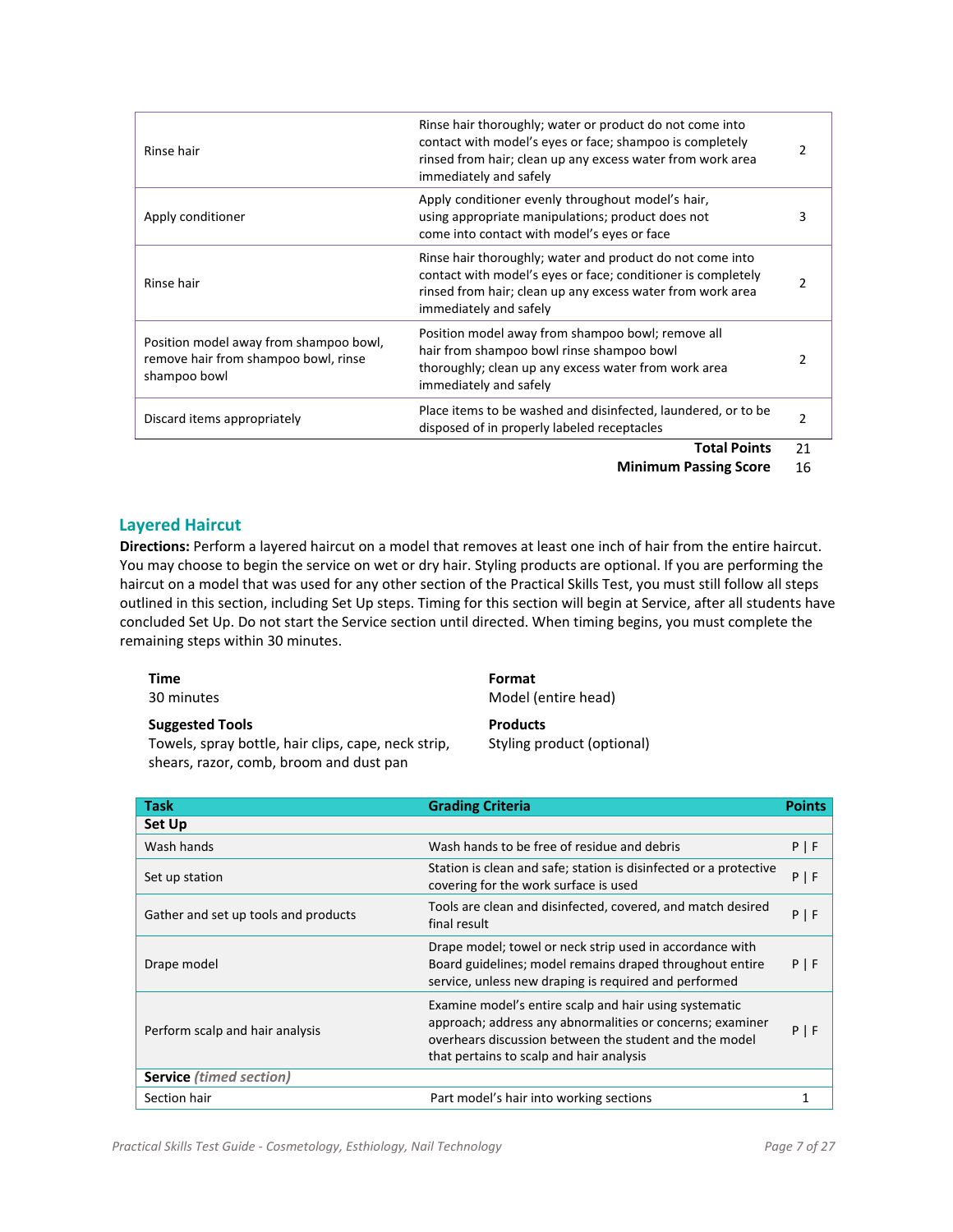| Create guide                              | Cut correct type of guide                                                                                                                |                |
|-------------------------------------------|------------------------------------------------------------------------------------------------------------------------------------------|----------------|
| Create partings                           | Create partings based on density of hair and desired<br>outcome; use well defined and appropriately sized partings<br>throughout haircut |                |
| Maintain proper elevation                 | Maintain proper elevation throughout haircut                                                                                             |                |
| Follow established guidelines             | Follow established guidelines throughout haircut                                                                                         |                |
| Use implements correctly and safely       | Use shears and/or razor correctly and safely throughout<br>haircut                                                                       | 2              |
| Remove at least one inch of hair          | Remove at least one inch of hair from entire haircut (interior<br>and exterior)                                                          |                |
| Create balanced and blended final contour | Final contour is balanced and blended                                                                                                    | 10             |
| Discard items appropriately               | Place items to be washed and disinfected, laundered, or to<br>be disposed of in properly labeled receptacles                             | $\mathfrak{p}$ |
| Remove hair from floor                    | Sweep hair from floor and discard into properly labeled<br>receptacle                                                                    | 2              |
|                                           | .                                                                                                                                        |                |

**Total Points** 22

**Minimum Passing Score** 17

#### **Styling**

The Styling category of the test contains two sections: Blow Dry Style and Thermal Style. Students must complete both sections. The two sections must be administered, timed and graded independently.

#### **Service: Blow Dry Style**

**Directions:** Use a blow dryer and a brush to complete a blow dry style on a model. You may use a styling brush to create a smooth, beveled under style, or you may use a round brush to create a voluminous style. Your model must begin with wet hair, and you must use at least one styling product. The result should be a completely dry and smooth style. If you are performing the style on the same model that was used for any other section of the Practical Skills Test, you must still follow all steps outlined in this section, including Set Up steps. Timing for this section will begin at Service, after all students have concluded Set Up. Do not start the Service section until directed. When timing begins, you must complete the remaining steps within 30 minutes.

| Time<br>30 minutes                                                           | Format<br>Model (entire head) |
|------------------------------------------------------------------------------|-------------------------------|
| <b>Suggested Tools</b>                                                       | <b>Products</b>               |
| Cape, towels, neck strip, blow dryer,<br>styling brush or round brush, clips | Styling product               |

| <b>Task</b>                          | <b>Grading Criteria</b>                                                                                                                                                       | <b>Points</b> |
|--------------------------------------|-------------------------------------------------------------------------------------------------------------------------------------------------------------------------------|---------------|
| Set Up                               |                                                                                                                                                                               |               |
| Wash hands                           | Wash hands to be free of residue and debris                                                                                                                                   | $P$   F       |
| Set up station                       | Station is clean and safe; station is disinfected or a protective<br>covering for the work surface is used                                                                    | $P$   F       |
| Gather and set up tools and products | Tools are clean and disinfected, covered, and match desired<br>final result                                                                                                   | $P$   F       |
| Drape model                          | Drape model; towel or neck strip used in accordance with<br>Board guidelines; model remains draped throughout entire<br>service, unless new draping is required and performed | $P$   F       |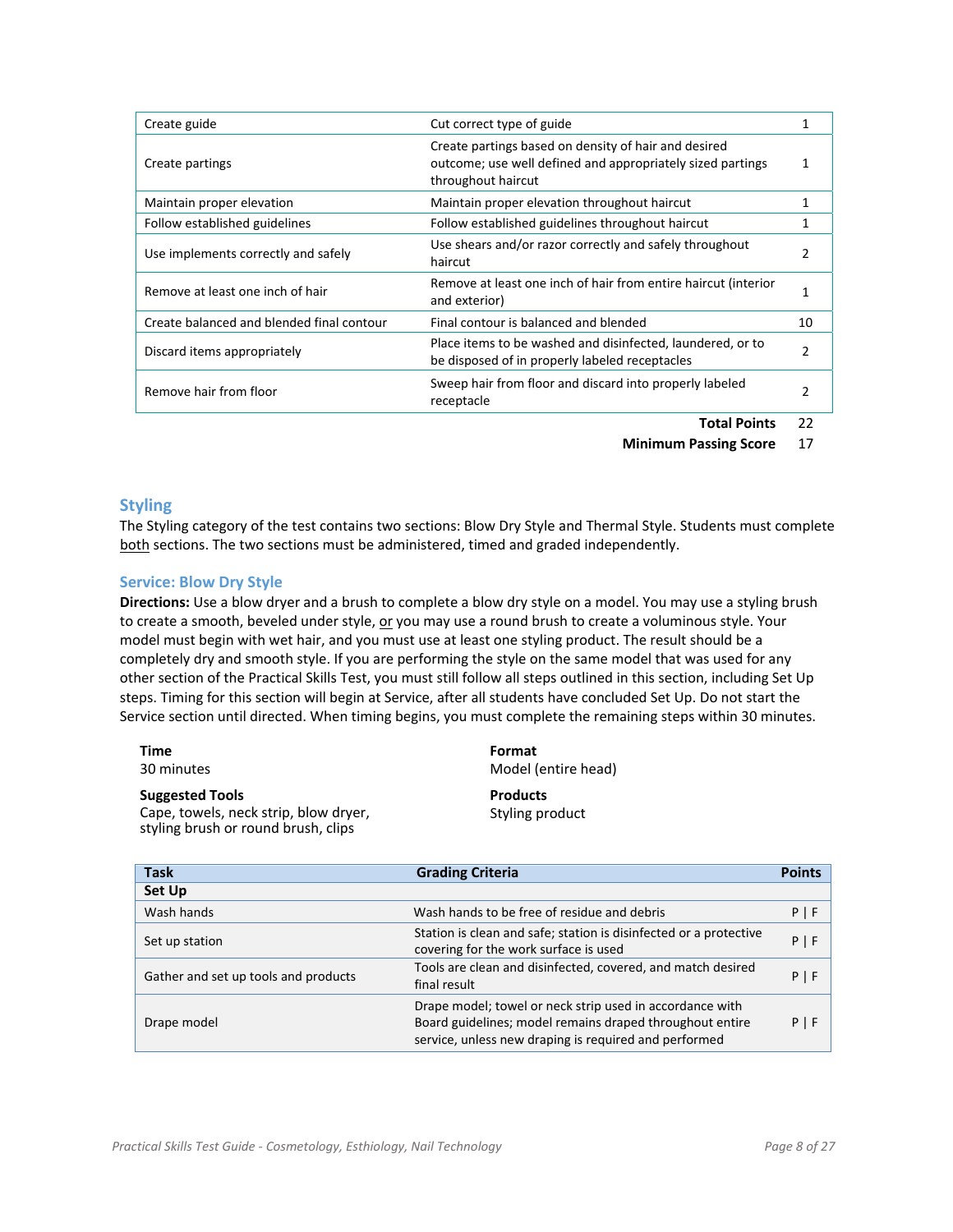| Perform scalp and hair analysis                                 | Examine model's entire scalp and hair using systematic<br>approach; address any abnormalities or concerns; examiner<br>overhears discussion between the student and the model that<br>pertains to scalp and hair analysis                                                                                                                                                             | $P$   F        |
|-----------------------------------------------------------------|---------------------------------------------------------------------------------------------------------------------------------------------------------------------------------------------------------------------------------------------------------------------------------------------------------------------------------------------------------------------------------------|----------------|
| <b>Service</b> (timed section)                                  |                                                                                                                                                                                                                                                                                                                                                                                       |                |
| Apply styling product                                           | Remove product from container without contamination; apply<br>product appropriately; product matches intended result                                                                                                                                                                                                                                                                  | $\overline{2}$ |
| Section hair                                                    | Sectioned hair to be dried and styled                                                                                                                                                                                                                                                                                                                                                 | 1              |
| Style hair using blow dryer and styling brush<br>or round brush | Create and use subsections systematically throughout<br>service; subsections match size of brush and hair density;<br>if using a styling brush, proper technique is used to<br>achieve a smooth, beveled under style; if using a round<br>brush, proper technique is used to achieve a voluminous<br>style; airflow from blow dryer is directed away from model<br>throughout service | 4              |
| Ensure style matches intended result                            | Hair is smooth from base to ends; final style matches<br>intended result                                                                                                                                                                                                                                                                                                              | 5              |
| Discard items appropriately                                     | Place items to be washed and disinfected, laundered, or to<br>be disposed of in properly labeled receptacles                                                                                                                                                                                                                                                                          | 2              |
|                                                                 | <b>Total Points</b>                                                                                                                                                                                                                                                                                                                                                                   | 14             |

**Total Points** 14 **Minimum Passing Score** 11

#### **Service: Thermal Style**

iron, heat‐proof comb, clips

**Directions:** Use a flat iron or a curling iron to complete a thermal style on a model. You may use a flat iron to create a straight style or you may use a curling iron to create a voluminous style. Your model must begin with dry hair, and you must use at least one styling product. The result should be a completely smooth style without indentations or fishhooks. If you are performing the style on a model that was used for any other section of the Practical Skills Test, you must still follow all steps outlined in this section, including Set Up steps. Timing for this section will begin at Service, after all students have concluded Set Up. Do not start the Service section until directed. When timing begins, you must complete the remaining steps within 30 minutes.

| Time                                          | Format              |
|-----------------------------------------------|---------------------|
| 30 minutes                                    | Model (entire head) |
| <b>Suggested Tools</b>                        | <b>Products</b>     |
| Cape, towel, neck strip, curling iron or flat | Styling product     |

| <b>Task</b>                          | <b>Grading Criteria</b>                                                                                                                                                                                                   | Point   |
|--------------------------------------|---------------------------------------------------------------------------------------------------------------------------------------------------------------------------------------------------------------------------|---------|
| Set Up                               |                                                                                                                                                                                                                           |         |
| Wash hands                           | Wash hands to be free of residue and debris                                                                                                                                                                               | $P$   F |
| Set up station                       | Station is clean and safe; station is disinfected or a protective<br>covering for the work surface is used                                                                                                                | $P$   F |
| Gather and set up tools and products | Tools are clean and disinfected, covered, and matched desired<br>final result                                                                                                                                             | P   F   |
| Drape model                          | Drape model; towel or neck strip used in accordance with<br>Board guidelines; model remains draped throughout entire<br>service, unless new draping is required and performed                                             | $P$   F |
| Perform scalp and hair analysis      | Examine model's entire scalp and hair using systematic<br>approach; address any abnormalities or concerns; examiner<br>overhears discussion between the student and the model that<br>pertains to scalp and hair analysis | $P$   F |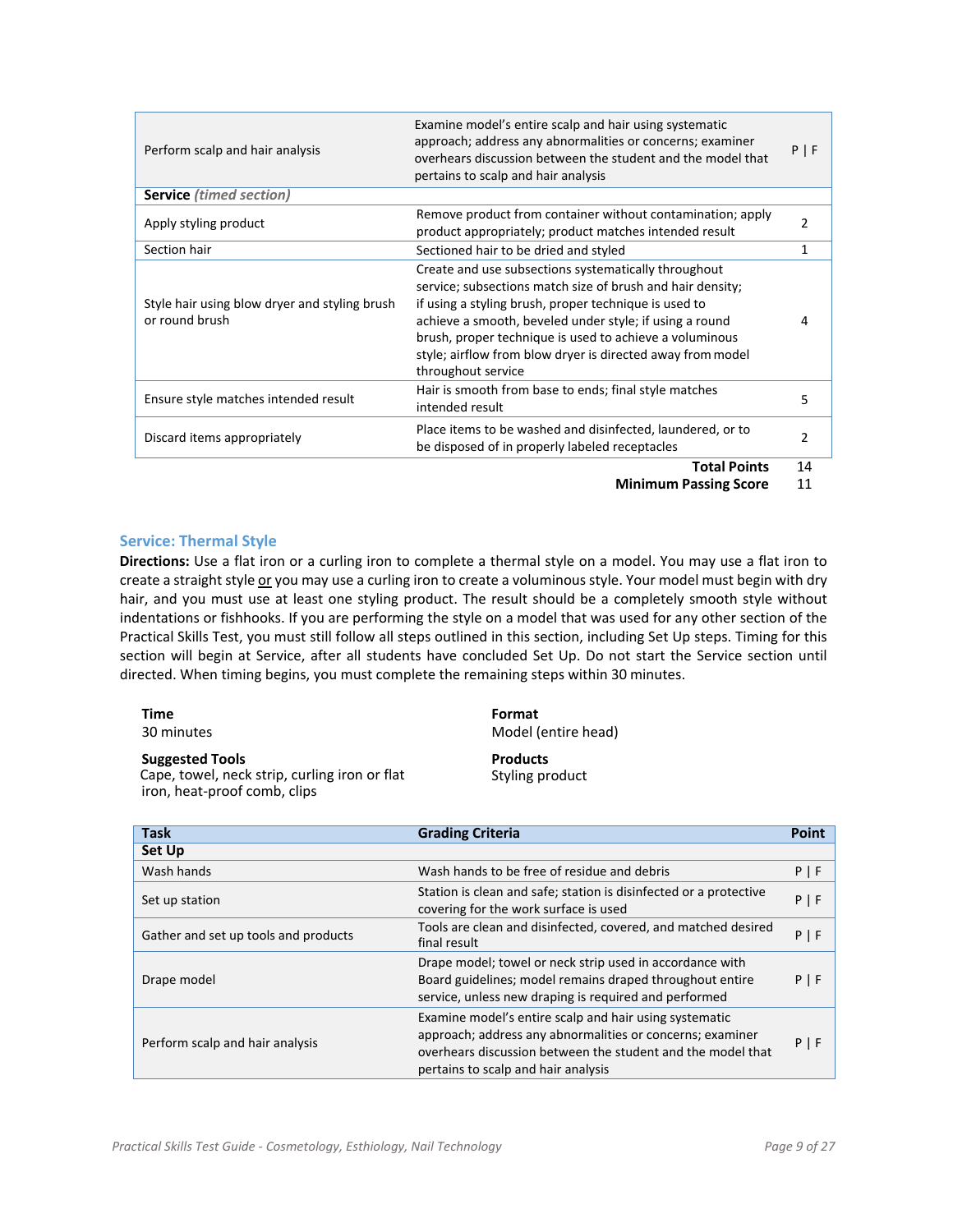| <b>Service</b> (timed section)             |                                                                                                                                                                                                                                                                                                                                                                                              |    |
|--------------------------------------------|----------------------------------------------------------------------------------------------------------------------------------------------------------------------------------------------------------------------------------------------------------------------------------------------------------------------------------------------------------------------------------------------|----|
| Apply styling product                      | Remove product from container without contamination; apply<br>product appropriately; product matches intended result                                                                                                                                                                                                                                                                         | 2  |
| Section hair                               | Section hair to be styled                                                                                                                                                                                                                                                                                                                                                                    |    |
| Style hair using flat iron or curling iron | Create and use subsections systematically throughout service;<br>subsections match size of tool and hair density; if using a flat<br>iron, proper technique is used to achieve a smooth and straight<br>style from scalp to ends; if using a curling iron, proper<br>technique is used to achieve a voluminous style from scalp to<br>ends; model's skin is protected from heat as necessary | 4  |
| Ensure style matches intended result       | Hair is smooth from base to ends; no indentations or<br>fishhooks; final style matches intended result                                                                                                                                                                                                                                                                                       |    |
| Discard items appropriately                | Place items to be washed and disinfected, laundered, or to be<br>disposed of in properly labeled receptacles                                                                                                                                                                                                                                                                                 |    |
|                                            | <b>Total Points</b>                                                                                                                                                                                                                                                                                                                                                                          | 14 |

#### **Chemical Treatments**

The Chemical Treatments category of the test contains two sections: Hair Color and Chemical Texture. Students must complete one service in each section. For Hair Color, students may choose to perform a single‐process color or a foil. For Chemical Texture, students may choose to perform a permanent wave or a relaxer. The Hair Color service sections must be performed on a model. Human hair mannequins are permitted for the Chemical Texture service sections if the hair texture of the mannequin is appropriate for the service being performed and if real products appropriate for the service are used. Mock products are prohibited. The Hair Color and Chemical Texture sections must be administered and timed independently.

#### **Hair Color**

#### **Service: Foil**

**Directions:** Perform a foil service on a model. The test assumes you have performed a patch test on your model prior to the test, according to manufacturer directions. You must apply at least 12 foils to a top and/or side section of your model's head. You may choose to use a lightener product or color product, and the service should result in foiled sections that are distinct from your model's existing hair color. You may use a weave and/or slice technique and any type of parting. The model may start with wet or dry hair, dependent on product manufacturer directions. The model's hair may be left wet at the end of the service, as a blow dry or style is not included in this section.

Timing will begin after all students have concluded Set Up. The only timed portion of this service is Service: Application. Do not start the Service: Application section until directed. When timing begins, you must complete all Service: Application steps within 30 minutes. The last section, Service: Processing and Completion, isuntimed.

| Time                                                                                                | Format                                                                        |
|-----------------------------------------------------------------------------------------------------|-------------------------------------------------------------------------------|
| 30 minutes                                                                                          | Model (top and/or side section of model's hair)                               |
| <b>Suggested Tools</b><br>Bowl, applicator brush, tail comb, plastic<br>clips, foils, towels, timer | <b>Suggested Products</b><br>Lightener or color product, shampoo, conditioner |

| <b>Task</b>   | <b>Grading Criteria</b>                     | <b>Points</b> |
|---------------|---------------------------------------------|---------------|
| <b>Set Up</b> |                                             |               |
| Wash hands    | Wash hands to be free of residue and debris |               |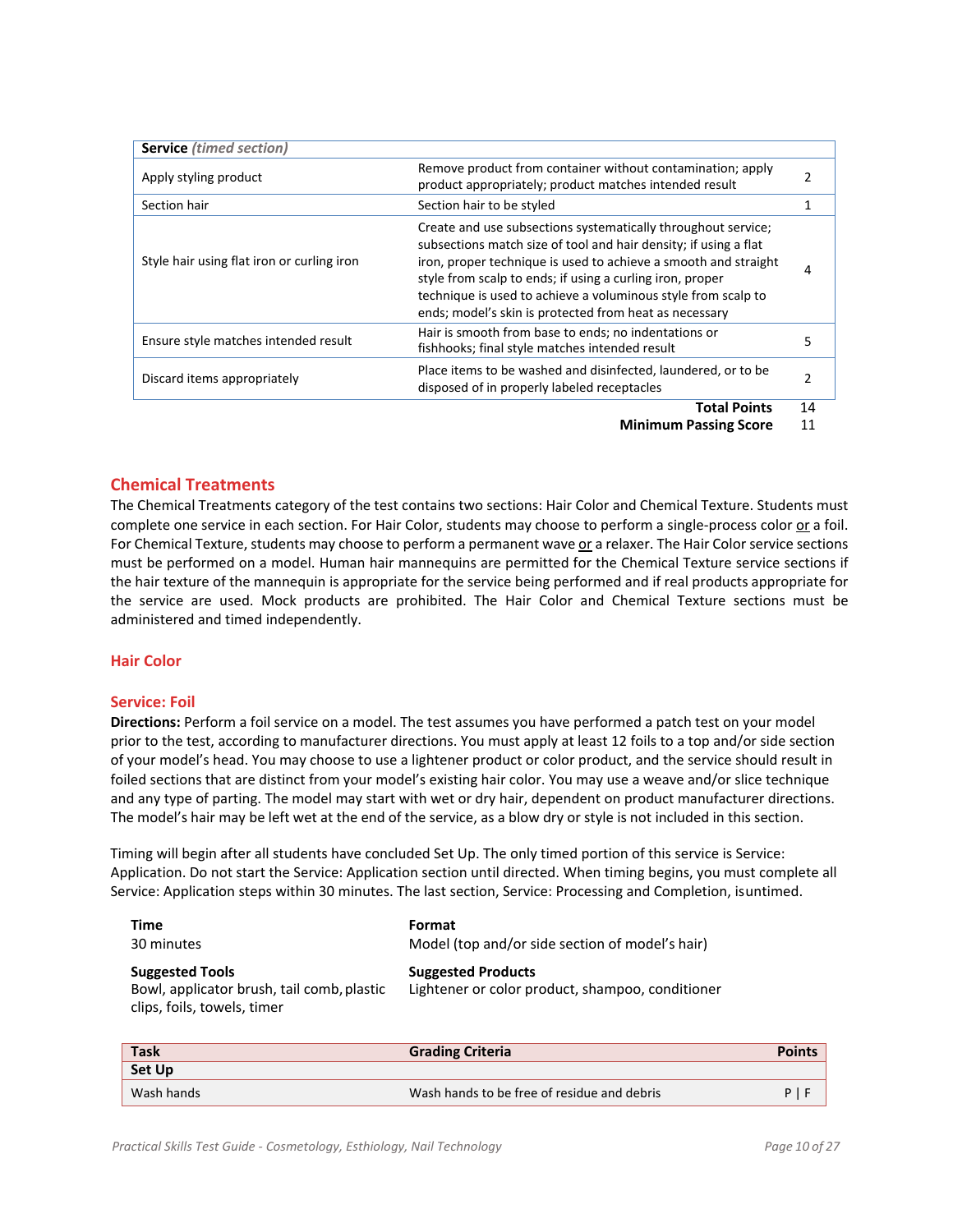| Set up station                                                   | Station is clean and safe; station is disinfected or a protective<br>covering for the work surface is used                                                                                                                                                                                                                                                                                                       | P   F          |
|------------------------------------------------------------------|------------------------------------------------------------------------------------------------------------------------------------------------------------------------------------------------------------------------------------------------------------------------------------------------------------------------------------------------------------------------------------------------------------------|----------------|
| Gather and set up tools and products                             | Tools are clean and disinfected, covered, and match desired<br>final result                                                                                                                                                                                                                                                                                                                                      | P   F          |
| Drape model                                                      | Drape model; towel or neck strip used in accordance with<br>Board guidelines; model remains draped throughout entire<br>service, unless new draping is required and performed                                                                                                                                                                                                                                    | P   F          |
| Complete scalp and hair analysis, complete<br>color consultation | Examine model's entire scalp and hair using systematic<br>approach; address any abnormalities or concerns; examiner<br>overhears discussion between the student and the model that<br>pertains to scalp and hair analysis; examiner overhears<br>discussion regarding color patch test results and desired result<br>of foil service; student's proposed color formulation is<br>appropriate for intended result | P   F          |
| Prepare lightener or color product                               | Mix lightener or color product according to manufacturer<br>directions; product is mixed to match desired result                                                                                                                                                                                                                                                                                                 | P   F          |
| <b>Service: Application (timed section)</b>                      |                                                                                                                                                                                                                                                                                                                                                                                                                  |                |
| Section hair                                                     | Section hair to isolate a top and/or side section of model's<br>hair to be foiled; secure remaining hair out of the way                                                                                                                                                                                                                                                                                          | 1              |
| Apply foils, set timer                                           | Apply at least 12 foils according to manufacturer<br>directions to the sectioned hair using a weave and/or slice<br>technique; foils are applied systematically to match<br>desired result; product is applied neatly and accurately;<br>foils are secured neatly; product remains in secured foil;<br>foils are positioned and/or secured away from model's<br>face and eyes; set timer                         | 10             |
| <b>Service: Processing and Completion</b>                        |                                                                                                                                                                                                                                                                                                                                                                                                                  |                |
| Process lightener or color, monitor<br>progress                  | Process lightener or color product according to<br>manufacturer directions; monitor color progression<br>by checking foils periodically                                                                                                                                                                                                                                                                          | 3              |
| Discard product and used single-use<br>items                     | Discard unused and contaminated product safely; discard all<br>used single-use items in properly labeled receptacle                                                                                                                                                                                                                                                                                              | $\overline{2}$ |
| Remove product                                                   | Position model at shampoo bowl appropriately; towel is used<br>between model's neck and shampoo bowl throughout<br>shampoo service; new towel(s) used, if necessary; remove foils<br>one at a time; rinse product from hair; shampoo and condition<br>hair (if required per manufacturer directions)                                                                                                             | 2              |
| Evaluate service result                                          | Final color matches desired result; foiled sections are distinct<br>from surrounding hair; no evidence of product seepage to<br>surrounding hair; no product remains on model's hair or skin                                                                                                                                                                                                                     | 5              |
| Discard items appropriately                                      | Place items to be washed and disinfected, laundered, or to<br>be disposed of in properly labeled receptacles                                                                                                                                                                                                                                                                                                     | $\overline{2}$ |
|                                                                  | <b>Total Points</b>                                                                                                                                                                                                                                                                                                                                                                                              | 25             |

#### **Service: Color**

**Directions:** Perform a single‐process color service on a model. The test assumes you have performed a patch test on your model prior to the test, according to manufacturer directions. You may demonstrate a virgin application or retouch application. The result should be one consistent color from base to ends and should enhance or darken your model's existing hair color. You may use a brush and/or bottle application technique. The model may start with wet or dry hair, dependent on product manufacturer directions. The model's hair may be left wet at the end of the service, as a blow dry or style is not included in this section.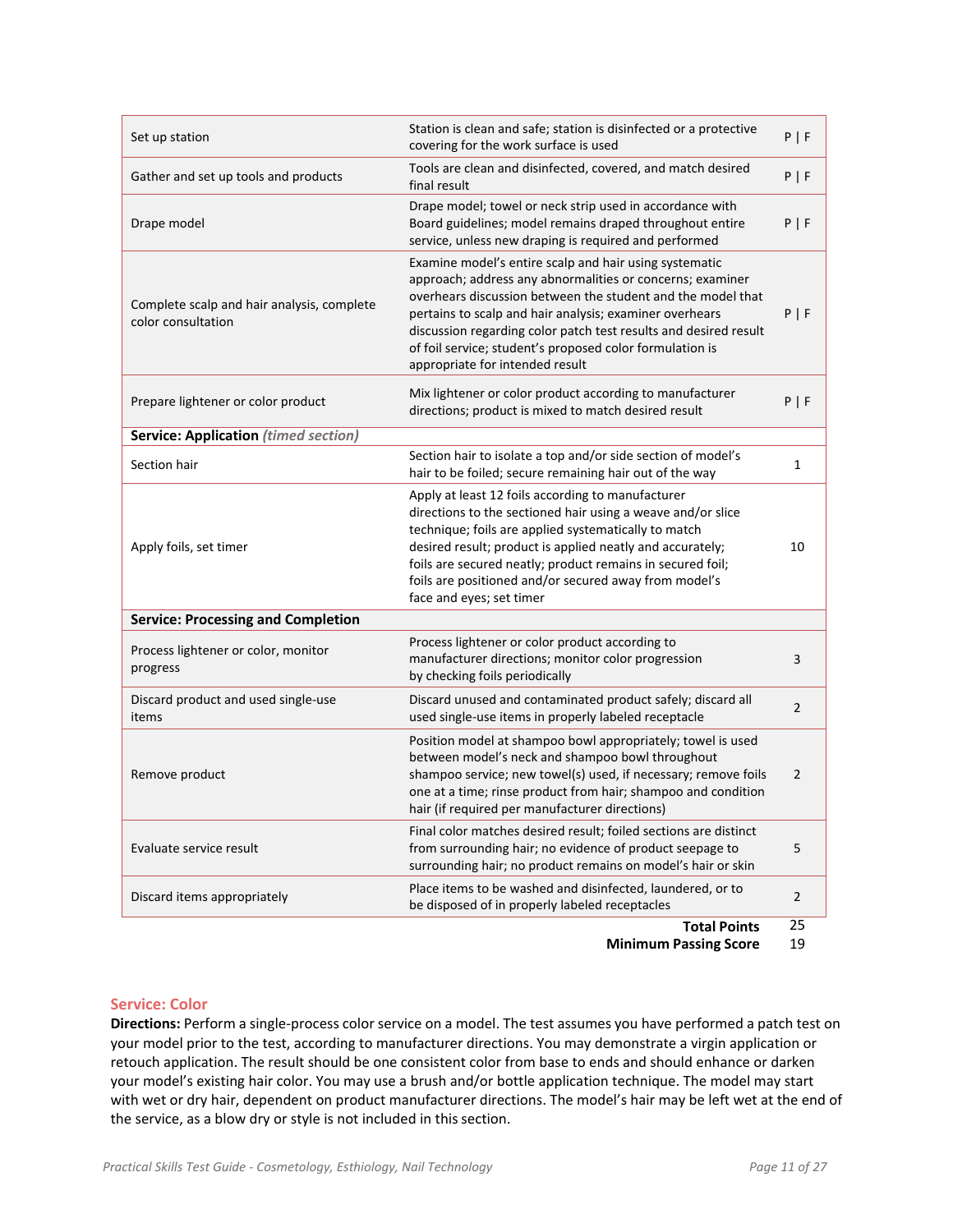Timing will begin after all students have concluded Set Up. The only timed portion of this service is Service: Application. Do not start the Service: Application section until directed. When timing begins, you must complete all Service: Application steps within 30 minutes. The last section, Service: Processing and Completion, is untimed.

#### **Time Format**

30 minutes Model (entire head)

#### **Suggested Tools Suggested Products** Bowl, applicator brush or bottle, tail

comb, plastic clips, gloves, towels, timer

Color product, protective product for skin, color stain remover, shampoo, conditioner

| <b>Task</b>                                                      | <b>Grading Criteria</b>                                                                                                                                                                                                                                                                                                                                                                                                                                                                                                                                                                                                                                 | <b>Points</b>  |
|------------------------------------------------------------------|---------------------------------------------------------------------------------------------------------------------------------------------------------------------------------------------------------------------------------------------------------------------------------------------------------------------------------------------------------------------------------------------------------------------------------------------------------------------------------------------------------------------------------------------------------------------------------------------------------------------------------------------------------|----------------|
| <b>Set Up</b>                                                    |                                                                                                                                                                                                                                                                                                                                                                                                                                                                                                                                                                                                                                                         |                |
| Wash hands                                                       | Wash hands to be free of residue and debris                                                                                                                                                                                                                                                                                                                                                                                                                                                                                                                                                                                                             | P   F          |
| Set up station                                                   | Station is clean and safe; station is disinfected or a protective<br>covering for the work surface is used                                                                                                                                                                                                                                                                                                                                                                                                                                                                                                                                              | P   F          |
| Gather and set up tools and products                             | Tools are clean and disinfected, covered, and match desired<br>final result                                                                                                                                                                                                                                                                                                                                                                                                                                                                                                                                                                             | P   F          |
| Drape model                                                      | Drape model; towel or neck strip used in accordance with<br>Board guidelines; model remains draped throughout entire<br>service, unless new draping is required and performed                                                                                                                                                                                                                                                                                                                                                                                                                                                                           | P   F          |
| Complete scalp and hair analysis, complete<br>color consultation | Examine model's entire scalp and hair using systematic<br>approach; address any abnormalities or concerns; examiner<br>overhears discussion between the student and the model that<br>pertains to scalp and hair analysis; examiner overhears<br>discussion regarding color patch test results and desired result<br>of color service; student's proposed color formulation is<br>appropriate for intended result                                                                                                                                                                                                                                       | P   F          |
| Prepare color product                                            | Mix color product according to manufacturer directions; color<br>product is mixed to match desired result                                                                                                                                                                                                                                                                                                                                                                                                                                                                                                                                               | P   F          |
| <b>Service: Application (timed section)</b>                      |                                                                                                                                                                                                                                                                                                                                                                                                                                                                                                                                                                                                                                                         |                |
| Section hair                                                     | Section model's hair into four quadrants                                                                                                                                                                                                                                                                                                                                                                                                                                                                                                                                                                                                                | $\mathbf{1}$   |
| Protect skin                                                     | Apply skin protectant to model's entire hairline and ears in a<br>single-service manner                                                                                                                                                                                                                                                                                                                                                                                                                                                                                                                                                                 | $\overline{2}$ |
| Apply color, set timer                                           | Put on gloves if required by manufacturer; apply color to<br>model's hair according to manufacturer directions using 1/4 inch<br>to 1/2 inch subsections; if demonstrating a virgin application,<br>color is applied evenly from base to ends and complete<br>saturation is achieved; if performing a retouch application,<br>color is applied from scalp to line of demarcation, avoiding<br>overlap, and complete saturation is achieved; color is applied<br>systematically to all four quadrants; colored hair is positioned<br>and/or secured away from model's face and eyes; remove<br>excess product from model's skin, as necessary; set timer | 8              |
| <b>Service: Processing and Completion</b>                        |                                                                                                                                                                                                                                                                                                                                                                                                                                                                                                                                                                                                                                                         |                |
| Process color, monitor color progress                            | Process color according to manufacturer's directions; monitor<br>color progression by checking color periodically                                                                                                                                                                                                                                                                                                                                                                                                                                                                                                                                       | 3              |
| Discard product and used single-use<br>items                     | Discard unused and contaminated product safely; discard all<br>used single-use items in properly labeled receptacle                                                                                                                                                                                                                                                                                                                                                                                                                                                                                                                                     | 2              |
| Remove color                                                     | Position model at shampoo bowl appropriately; towel<br>is used between model's neck and shampoo bowl<br>throughout shampoo service; new towel(s) used, if<br>necessary; rinse color from hair; remove any color<br>stains from model's skin with shampoo or color stain<br>remover; shampoo and condition hair (if required per<br>manufacturer directions)                                                                                                                                                                                                                                                                                             | $\overline{2}$ |

*Practical Skills Test Guide ‐ Cosmetology, Esthiology, Nail Technology Page 12 of 27*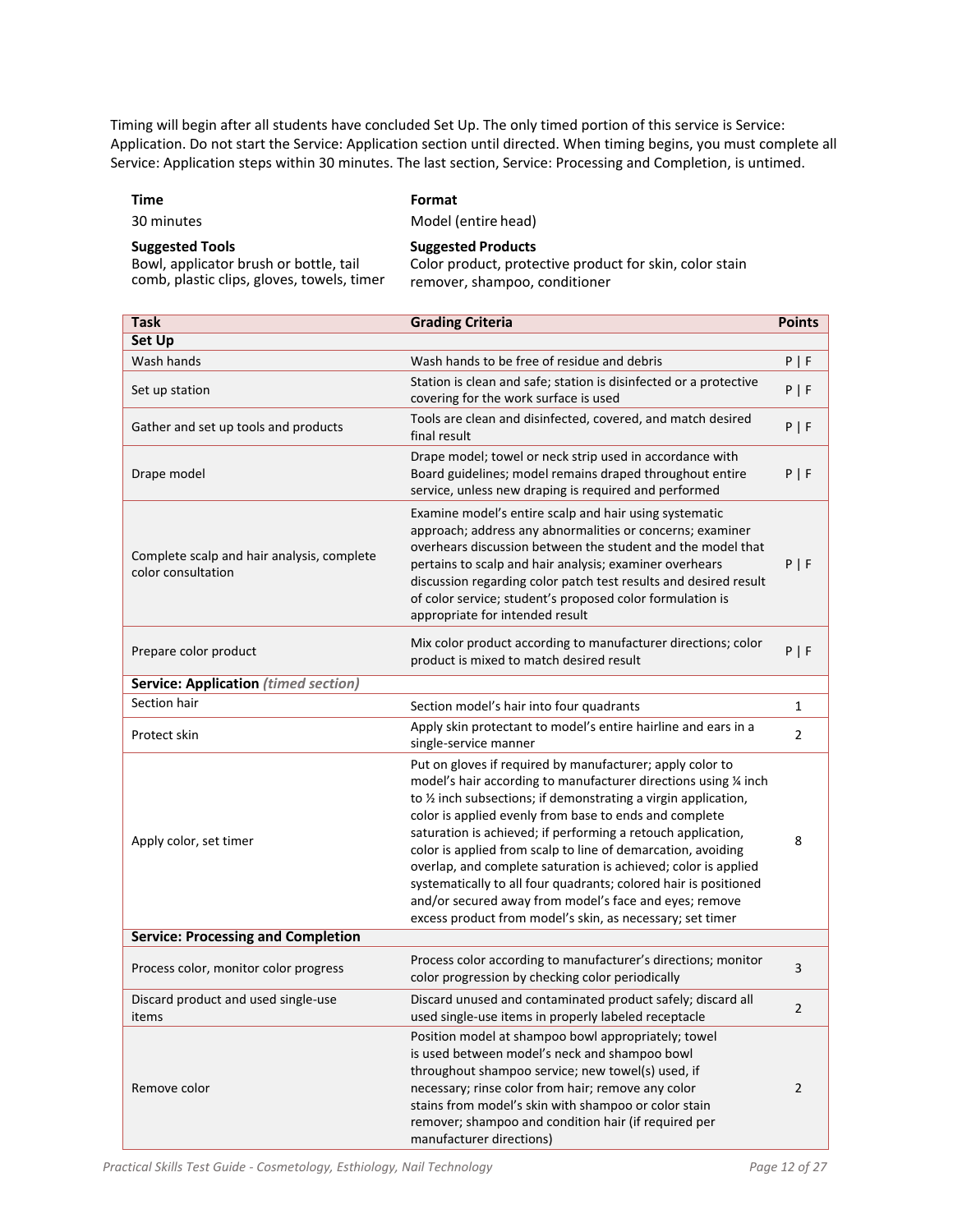| Evaluate service result     | Final color matches desired result; color result is consistent<br>from base to ends; no color product remains in model's hair or<br>on model's skin |        |
|-----------------------------|-----------------------------------------------------------------------------------------------------------------------------------------------------|--------|
| Discard items appropriately | Place items to be washed and disinfected, laundered, or to<br>be disposed of in properly labeled receptacles                                        |        |
|                             | <b>Total Points</b>                                                                                                                                 | 25     |
|                             |                                                                                                                                                     | $\sim$ |

#### **Chemical Texture**

Human hair mannequins are permitted for the Chemical Texture service sections. If a mannequin is used, the hair texture of the mannequin must be appropriate for the service being performed and real products appropriate for the service must be used. Mock products are prohibited.

#### **Service: Relaxer**

**Directions:** Perform a relaxer service on a model or a mannequin. The test assumes you have performed a strand test on your model or mannequin prior to the test, according to manufacturer directions, and that the hair has been shampooed if required by manufacturer directions. You may demonstrate a virgin application or retouch application and may use a thio relaxer product or a sodium hydroxide relaxer product. The service should result in curl reduction, and the integrity of the hair must be maintained. The model or mannequin may start with wet or dry hair, dependent on product manufacturer directions. The hair may be left wet at the end of the service, as a blow dry or style is not included in this section.

Timing will begin after all students have concluded Set Up. The only timed portion is Service: Virgin Application or Service: Retouch Application. Do not start the Service portion until directed. When timing begins, you must complete all Service steps within 50 minutes. The last section, Service: Processing and Completion, is untimed.

| <b>Time</b>                                                                                                                             | Format                                                                                                                              |
|-----------------------------------------------------------------------------------------------------------------------------------------|-------------------------------------------------------------------------------------------------------------------------------------|
| 50 minutes                                                                                                                              | Model or human hair mannequin (entire head)                                                                                         |
| <b>Suggested Tools</b><br>Bowl, applicator brush, hard rubber<br>comb, tail comb, plastic clips, spray<br>bottle, gloves, towels, timer | <b>Suggested Products</b><br>Relaxer product, protective product for skin,<br>neutralizer, normalizing lotion, shampoo, conditioner |

| <b>Task</b>                                                                                          | <b>Grading Criteria</b>                                                                                                                                                                                                                                                                                                                                   | <b>Points</b> |
|------------------------------------------------------------------------------------------------------|-----------------------------------------------------------------------------------------------------------------------------------------------------------------------------------------------------------------------------------------------------------------------------------------------------------------------------------------------------------|---------------|
| Set Up                                                                                               |                                                                                                                                                                                                                                                                                                                                                           |               |
| Wash hands                                                                                           | Wash hands to be free of residue and debris                                                                                                                                                                                                                                                                                                               | $P$   F       |
| Set up station                                                                                       | Station is clean and safe; station is disinfected or a protective<br>covering for the work surface is used                                                                                                                                                                                                                                                | $P$   F       |
| Gather and set up tools and products                                                                 | Tools are clean and disinfected, covered, and match desired final<br>result                                                                                                                                                                                                                                                                               | $P$   F       |
| Drape model                                                                                          | Drape model; towel or neck strip used in accordance with Board<br>guidelines; model remains draped throughout entire service,<br>unless new draping is required and performed                                                                                                                                                                             | $P$   F       |
| Complete scalp and hair analysis, complete<br>consultation, complete porosity and elasticity<br>test | Examine model's entire scalp and hair using systematic approach;<br>address any abnormalities or concerns; examiner overhears<br>discussion between the student and the model that pertains to<br>scalp and hair analysis; examiner overhears discussion regarding<br>the relaxer service, and sees the student perform a porosity and<br>elasticity test | $P$   F       |
| <b>Service: Virgin Application (timed section)</b>                                                   |                                                                                                                                                                                                                                                                                                                                                           |               |
| Section hair                                                                                         | Section model's hair                                                                                                                                                                                                                                                                                                                                      | 1             |
| Protect skin                                                                                         | Apply skin protectant product to model's entire hairline and ears;<br>apply skin protectant to model's scalp if required by<br>manufacturer directions; apply product in a single-service manner                                                                                                                                                          | 2             |

*Practical Skills Test Guide ‐ Cosmetology, Esthiology, Nail Technology Page 13 of 27*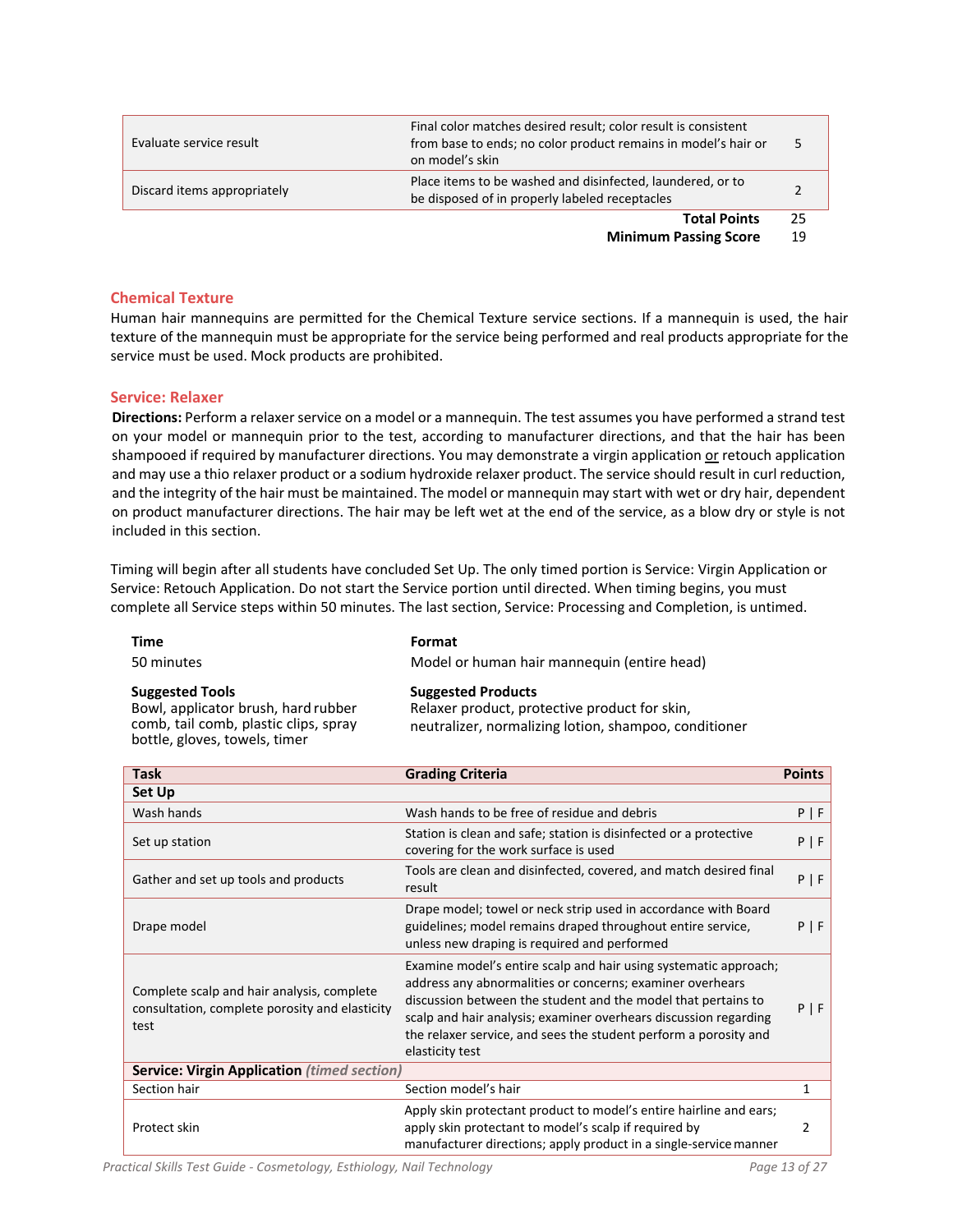| Apply relaxer product to mid-strands, smooth<br>hair, set timer            | Put on gloves; begin product application on most resistant area on<br>head; use $\frac{1}{4}$ inch to $\frac{1}{2}$ inch subsections when applying product;<br>apply relaxer product systematically to mid-strands of all sections<br>of model's hair (starting 1/4 inch to 1/2 inch away from base, stopping<br>at porous ends); product does not touch scalp or porous ends of<br>model's hair; using the back of a comb, systematically smooth each<br>section of model's hair; product-covered hair is positioned away<br>from model's face and eyes; remove any excess product from<br>model's skin, as necessary; set timer for processing time<br>recommended by manufacturer | 5              |
|----------------------------------------------------------------------------|--------------------------------------------------------------------------------------------------------------------------------------------------------------------------------------------------------------------------------------------------------------------------------------------------------------------------------------------------------------------------------------------------------------------------------------------------------------------------------------------------------------------------------------------------------------------------------------------------------------------------------------------------------------------------------------|----------------|
| Complete relaxer application process, smooth<br>hair, perform strand tests | Following manufacture directions, complete relaxer application<br>process by applying product to entire hairline, including the base<br>and ends of model's hair; using the back of a comb, systematically<br>smooth each section of model's hair, from base to ends; model's<br>hair is completely saturated with relaxer product; remove any<br>excess product from model's skin, as necessary; perform periodic<br>strand tests to monitor processing progression                                                                                                                                                                                                                 | 5              |
| <b>Service: Retouch Application (timed section)</b>                        |                                                                                                                                                                                                                                                                                                                                                                                                                                                                                                                                                                                                                                                                                      |                |
| Section hair                                                               | Section model's hair                                                                                                                                                                                                                                                                                                                                                                                                                                                                                                                                                                                                                                                                 | 1              |
| Protect skin, protect previously relaxed hair*                             | Apply skin protectant product to model's entire hairline and ears;<br>apply skin protectant to model's scalp if required by<br>manufacturer directions; *apply protectant product to previously<br>relaxed hair, from base to previously relaxed hair (if desired, or if<br>required by manufacturer directions); apply product in a single-<br>service manner                                                                                                                                                                                                                                                                                                                       | $\overline{2}$ |
| Apply relaxer product, set timer                                           | Put on gloves; begin product application on most resistant area<br>on head; use $\frac{1}{4}$ inch to $\frac{1}{2}$ inch subsections when applying product;<br>apply relaxer product systematically to from base to previously<br>relaxed hair, avoiding overlap; product does not touch scalp;<br>product-covered hair is positioned away from model's face and<br>eyes; remove any excess product from model's skin, as necessary;<br>set timer for processing time recommended by manufacturer                                                                                                                                                                                    | 6              |
| Smooth hair, complete relaxer application<br>process, perform strand tests | Using the back of a comb, systematically smooth each section of<br>model's hair from base to previously relaxed hair, ensuring<br>complete saturation; remove any excess product from model's<br>skin, as necessary; perform periodic strand tests to monitor<br>processing progression; gently work product down to model's<br>scalp during the last few minutes of processing                                                                                                                                                                                                                                                                                                      | 4              |
| <b>Service: Completion</b>                                                 |                                                                                                                                                                                                                                                                                                                                                                                                                                                                                                                                                                                                                                                                                      |                |
| Rinse, neutralize, shampoo/condition hair                                  | Position model at shampoo bowl appropriately; towel is used<br>between model's neck and shampoo bowl throughout service;<br>new towel(s) used, if necessary; rinse model's hair thoroughly to<br>remove all traces of relaxer product; neutralize hair according to<br>manufacturer directions; use timer to monitor neutralizer<br>processing time recommended by manufacturer; shampoo<br>and/or condition hair, according to manufacturer directions                                                                                                                                                                                                                              | 5              |
| Evaluate service result                                                    | Curl reduction is apparent throughout model's hair; integrity of<br>hair is maintained                                                                                                                                                                                                                                                                                                                                                                                                                                                                                                                                                                                               | 3              |
| Discard items appropriately                                                | Place items to be washed and disinfected, laundered, or to be<br>disposed of in properly labeled receptacles                                                                                                                                                                                                                                                                                                                                                                                                                                                                                                                                                                         | $\mathbf 2$    |
|                                                                            | Total Doints                                                                                                                                                                                                                                                                                                                                                                                                                                                                                                                                                                                                                                                                         | วว             |

**Total Points** 23

**Minimum Passing Score** 18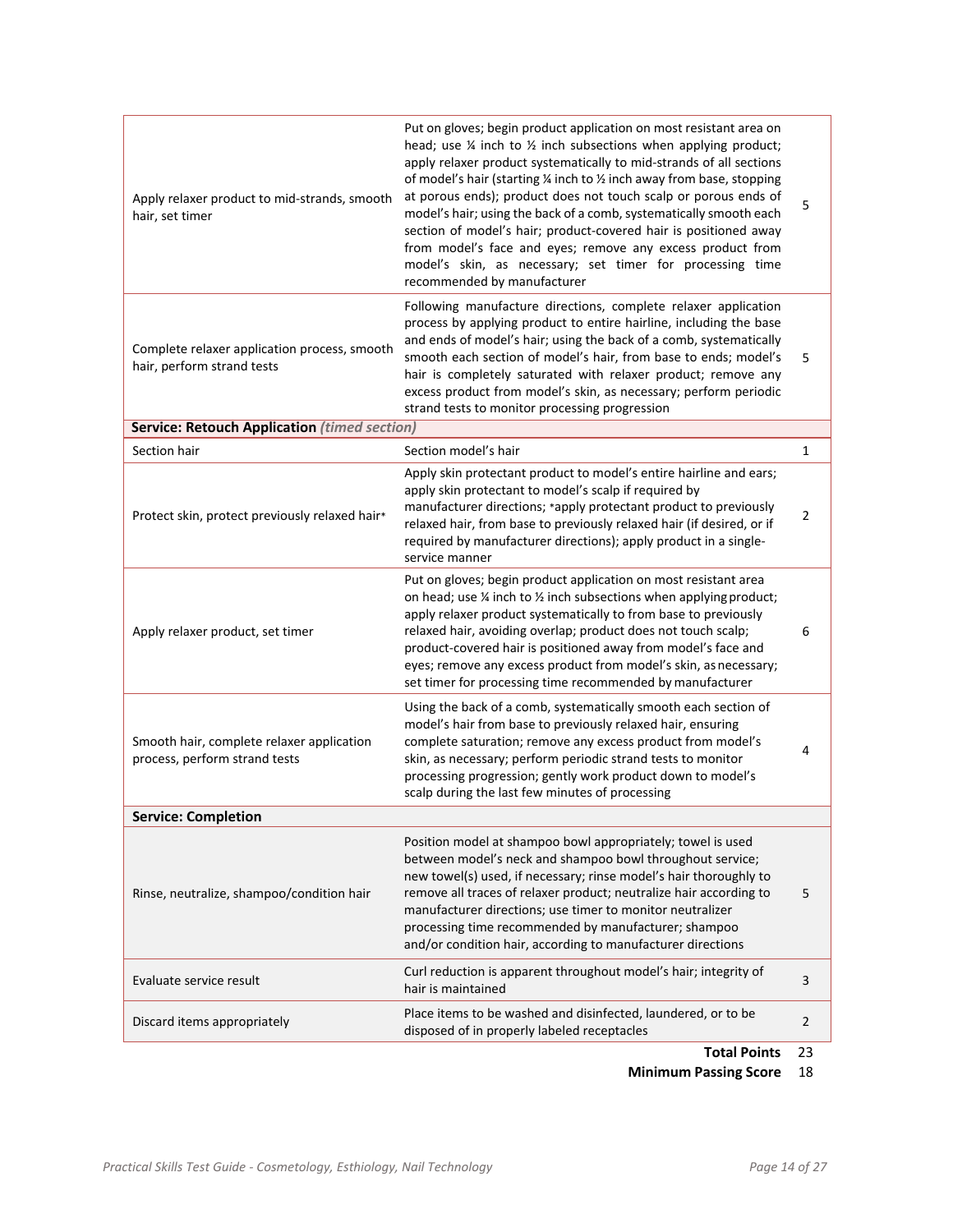#### **Service: Permanent Wave**

**Directions:** Perform a permanent wave service on a model or a mannequin. The test assumes you have performed a preliminary test curl on your model or mannequin, according to manufacturer directions, and that the hair has been shampooed. The service must result in curl development, and the integrity of the hair must be maintained. You may use perm rods of any size and any perm pattern but must wrap allsections of the hair. The hair may be left wet at the end of the service, as a blow dry or style is not included in this section.

Timing will begin after all students have concluded Set Up. The only timed portion of this service is Service. Do not start the Service section until directed. When timing begins, you must complete all Service: Application steps within 50 minutes. The last section, Service: Processing and Completion, is untimed.

| Time                                         | Format                                                  |
|----------------------------------------------|---------------------------------------------------------|
| 50 minutes                                   | Model or human hair mannequin (entire head)             |
| <b>Suggested Tools</b>                       | <b>Suggested Products</b>                               |
| Coil, cotton, hair clips, towels, end wraps, | Permanent waving solution, protective product for skin, |
| perm rods, picks, plastic cap, plastic tail  | pre-neutralizing conditioner, neutralizer, shampoo,     |
| comb, gloves, spray bottle                   | conditioner                                             |

| <b>Task</b>                                                                                          | <b>Grading Criteria</b>                                                                                                                                                                                                                                                                                                                                                                                                                    | Point          |
|------------------------------------------------------------------------------------------------------|--------------------------------------------------------------------------------------------------------------------------------------------------------------------------------------------------------------------------------------------------------------------------------------------------------------------------------------------------------------------------------------------------------------------------------------------|----------------|
| Set Up                                                                                               |                                                                                                                                                                                                                                                                                                                                                                                                                                            |                |
| Wash hands                                                                                           | Wash hands to be free of residue and debris                                                                                                                                                                                                                                                                                                                                                                                                | $P$   F        |
| Set up station                                                                                       | Station is clean and safe; station is disinfected or a protective<br>covering for the work surface is used                                                                                                                                                                                                                                                                                                                                 | P   F          |
| Gather and set up tools and products                                                                 | Tools are clean and disinfected, covered, and match desired<br>final result                                                                                                                                                                                                                                                                                                                                                                | P   F          |
| Drape model                                                                                          | Drape model; towel or neck strip used in accordance with Board<br>guidelines; model remains draped throughout entire service,<br>unless new draping is required and performed                                                                                                                                                                                                                                                              | P   F          |
| Complete scalp and hair analysis, complete<br>consultation, complete porosity and<br>elasticity test | Examine model's entire scalp and hair using systematic<br>approach; address any abnormalities or concerns; examiner<br>overhears discussion between the student and the model that<br>pertains to scalp and hair analysis; examiner overhears<br>discussion regarding the permanent wave service, and sees the<br>student perform a porosity and elasticity test                                                                           | P   F          |
| <b>Service</b> (timed section)                                                                       |                                                                                                                                                                                                                                                                                                                                                                                                                                            |                |
| Section hair, comb hair smooth                                                                       | Section hair according to selected perm pattern; the width of<br>each section corresponds with the length of the perm rods being<br>used and desired curl; comb hair smooth                                                                                                                                                                                                                                                                | 1              |
| Wrap perm                                                                                            | Using subsections, wrap hair around perm rods; size of<br>subsections are appropriate for the size of the perm rod;<br>bands are secured smoothly and straight across the rod;<br>end papers are used properly; picks, if used, are used<br>properly and avoid excess tension; perm is wrapped<br>systematically according to selected perm pattern                                                                                        | 5              |
| Protect skin                                                                                         | Apply skin protectant product to model's hairline, ears, and<br>scalp in a single-service manner; apply cotton to hairline                                                                                                                                                                                                                                                                                                                 | $\overline{2}$ |
| Apply perm solution, set timer                                                                       | Put on gloves; saturate hair with perm solution, starting with<br>the most resistant area on head; apply product safely without<br>excess splashing or dripping; completely and evenly saturate<br>each rod with perm solution; cover hair with plastic cap if<br>required by manufacturer directions; replace any cotton or<br>towels that are saturated with perm solution; set timer for<br>processing time recommended by manufacturer | 4              |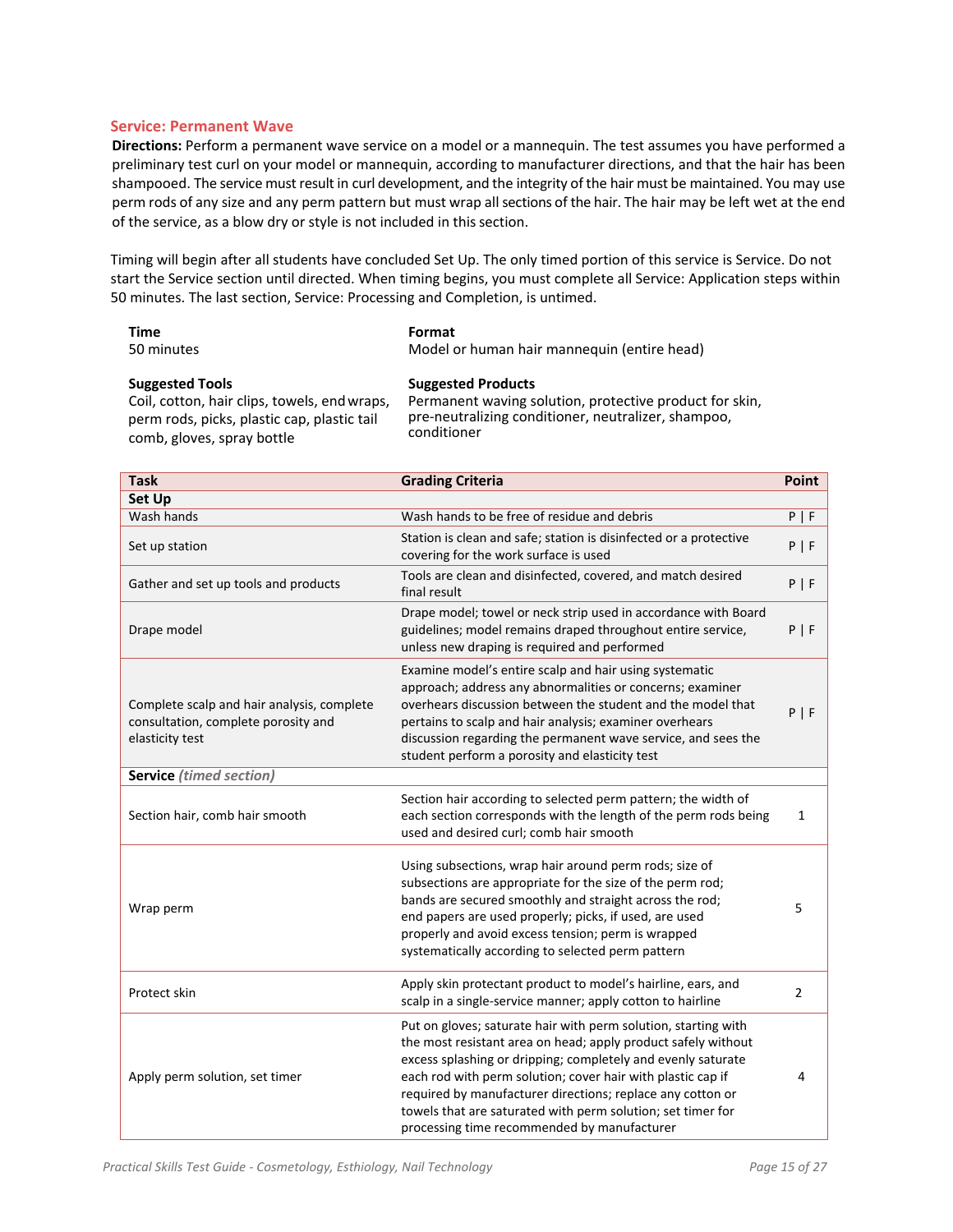| <b>Service: Processing and Completion</b> |                                                                                                                                                                                                                                              |    |
|-------------------------------------------|----------------------------------------------------------------------------------------------------------------------------------------------------------------------------------------------------------------------------------------------|----|
| Monitor curl development                  | Monitor curl development according to manufacturer<br>directions; monitor a variety of curls; hair does not become<br>loose or completely unwound from the rods                                                                              |    |
| Rinse and blot                            | Position model at shampoo bowl appropriately; towel is used<br>between model's neck and shampoo bowl throughout<br>service; new towel(s) used, if necessary; rinse model's hair<br>thoroughly; towel-blot each rod to remove excess moisture |    |
| Neutralize and remove rods                | Carefully apply neutralizer to hair according to manufacturer<br>directions; set timer for processing time recommended by<br>manufacturer; safety remove rods and rinse according to<br>manufacturer directions                              |    |
| Evaluate service result                   | Curl development is apparent throughout model's hair; no<br>fishhooks were created; integrity of hair is maintained                                                                                                                          | 3  |
| Discarded items appropriately             | Place items to be washed and disinfected, laundered, or to<br>be disposed of in properly labeled receptacles                                                                                                                                 | 2  |
|                                           | <b>Total Points</b>                                                                                                                                                                                                                          | 22 |

#### **Skin Care Segment**

The Skin Care Segment of the test contains three service sections: Eyebrow Wax, Facial, and Makeup Application. Each service section must be administered, timed, and graded independently.

#### **Service: Eyebrow Wax**

**Directions:** Perform an eyebrow wax on both brows of a model. You may use hard wax or soft wax to perform this service. Use a tweezer to remove any hair the wax could not, if necessary. The final result should be uniform, balanced, and calculated shape. Timing for this section will begin at Service Preparation, after all students have concluded Set Up. Do not start the Service Preparation section until directed. When timing begins, you must complete the remaining steps within 15 minutes.

| <b>Time</b>                                                                                                                                                                                         | Format                                                                                                                          |               |
|-----------------------------------------------------------------------------------------------------------------------------------------------------------------------------------------------------|---------------------------------------------------------------------------------------------------------------------------------|---------------|
| 15 minutes                                                                                                                                                                                          | Both brows of model                                                                                                             |               |
| <b>Suggested Tools</b><br>Towels, headband, clips, wax strips,<br>gloves, disposable spatulas or<br>applicators, tweezer, mascara wand or<br>brow brush, wax pot, cosmetic scissors,<br>hand mirror | <b>Suggested Products</b><br>Wax (hard or soft), wax removal product, pre-care or<br>post-care products, makeup remover product |               |
| <b>Task</b>                                                                                                                                                                                         | <b>Grading Criteria</b>                                                                                                         | <b>Points</b> |
| Set Up                                                                                                                                                                                              |                                                                                                                                 |               |
| Wash hands                                                                                                                                                                                          | Wash hands to be free of residue and debris                                                                                     | PIF           |

| Wash hands                           | Wash hands to be free of residue and debris                                                                                                                                                                                                             | $P$   F |
|--------------------------------------|---------------------------------------------------------------------------------------------------------------------------------------------------------------------------------------------------------------------------------------------------------|---------|
| Set up station                       | Station is clean and safe; station is disinfected or a protective<br>covering for the work surface is used                                                                                                                                              | $P$   F |
| Gather and set up tools and products | Tools are clean and disinfected, covered, and<br>match desired final result                                                                                                                                                                             | $P$   F |
| Drape model                          | Drape model appropriately; ensure model's hair is<br>kept off their face using a clean headband, towel or<br>clips; maintain draping throughout service                                                                                                 | $P$   F |
| Perform client consultation          | Perform client consultation; examiner overhears<br>discussion between the student and the model that<br>pertains to the model's skin type and/or skin<br>concerns and possible contraindications; adjust<br>product selection accordingly, if necessary | $P$   F |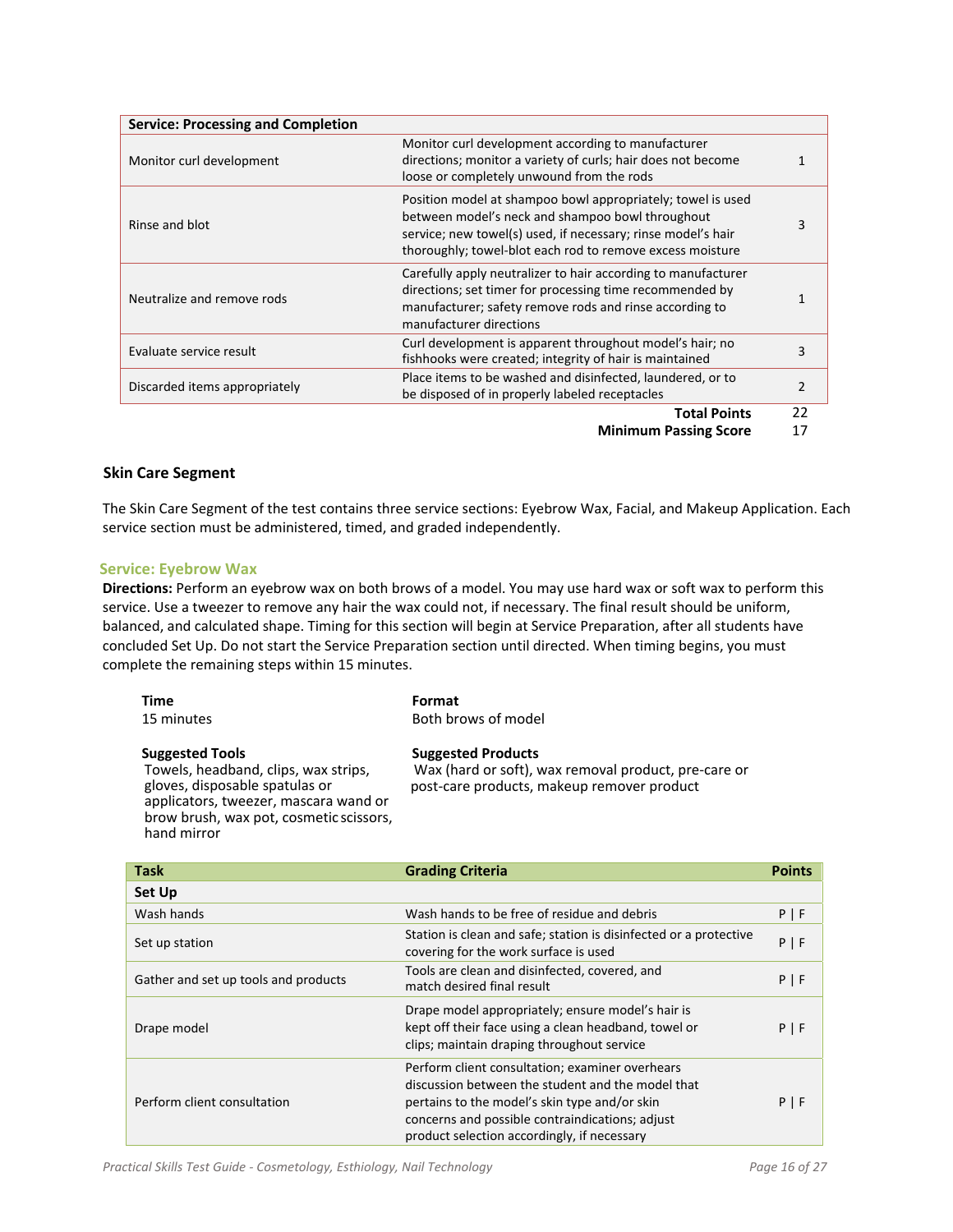| Test wax temperature                                                 | Test temperature of wax on inside of own wrist;<br>adjust temperature if necessary                                                                                         | $P$   F        |
|----------------------------------------------------------------------|----------------------------------------------------------------------------------------------------------------------------------------------------------------------------|----------------|
| <b>Service Preparation (timed section)</b>                           |                                                                                                                                                                            |                |
| Put on gloves                                                        | Put on clean, disposable gloves; wear gloves for remainder of<br>service                                                                                                   | $\overline{2}$ |
| Cleanse brow area                                                    | Remove makeup, dirt, and oil from brow area; no residue<br>remains on brow area                                                                                            | 1              |
| <b>Service</b> (timed section)                                       |                                                                                                                                                                            |                |
| <b>Brush brows</b>                                                   | Brush brows with single-use or disinfected implement                                                                                                                       | $\mathbf{1}$   |
| Apply wax, apply wax strip*<br>*Required with soft wax only          | Apply wax to brow in direction of hair growth; wax is confined<br>to brow area with no drips or spills; *apply wax strip in<br>direction of hair growth                    | 3              |
| Remove wax                                                           | Holding the surrounding skin taught, quickly remove the<br>wax parallel to the skin and in opposite direction of hair<br>growth, or according to manufacturer's directions | 5              |
| Apply pressure                                                       | Apply pressure to the waxed area immediately after removal<br>of wax                                                                                                       | 1              |
| Discard used single-use implements and<br>product                    | Throughout the service, discard used single-use<br>implements, wax and wax strips in proper receptacle<br>immediately after use                                            | 2              |
| Remove excess wax, apply after-care<br>product                       | Remove all excess wax from skin; apply after care product<br>proportionately                                                                                               | $\mathbf{1}$   |
| Tweeze unwanted hair                                                 | Remove any unwanted hair that was not successfully removed<br>by wax with tweezers                                                                                         | $\mathbf{1}$   |
| Ensure final result maintains<br>uniformity, balance, and calculated | Final result demonstrates uniformity, balance, and calculated<br>shape                                                                                                     | 5              |
| Discard items appropriately                                          | Place items to be washed and disinfected, laundered, or to<br>be disposed of in properly labeled receptacles                                                               | $\overline{2}$ |
|                                                                      | <b>Tatal Baist</b>                                                                                                                                                         | $\mathbf{a}$   |

**Total Points** 24

**Minimum Passing Score** 18

#### **Service: Facial**

**Directions:** Perform a facial on a model that includes cleansing, a skin analysis, exfoliation, a real or mock manual open comedone extraction, a mask, toning, and moisturizing. Your model may be wearing makeup or be fresh‐ faced when the service begins. Timing for this section will begin at Service, after all students have concluded Set Up. Do not start the Service section until directed. When timing begins, you must complete the remaining steps within 45 minutes.

#### **Time Format**

45 minutes Face of model

#### **Suggested Tools Products**

Towel or drape, magnifying device, towel warmer, steamer, cotton pads, cotton swabs, comedone extractor, mask applicator brush, product palette or bowl

Cleanser, toner or astringent, exfoliating product, mask product, moisturizer, massage product

| <b>Task</b>                          | <b>Grading Criteria</b>                                                                                    | Points |
|--------------------------------------|------------------------------------------------------------------------------------------------------------|--------|
| <b>Set Up</b>                        |                                                                                                            |        |
| Wash hands                           | Wash hands to be free of residue and debris                                                                | ΡI     |
| Set up station                       | Station is clean and safe; station is disinfected or a protective<br>covering for the work surface is used | PI     |
| Gather and set up tools and products | Tools are clean and disinfected, covered, and match<br>desired final result                                | PI     |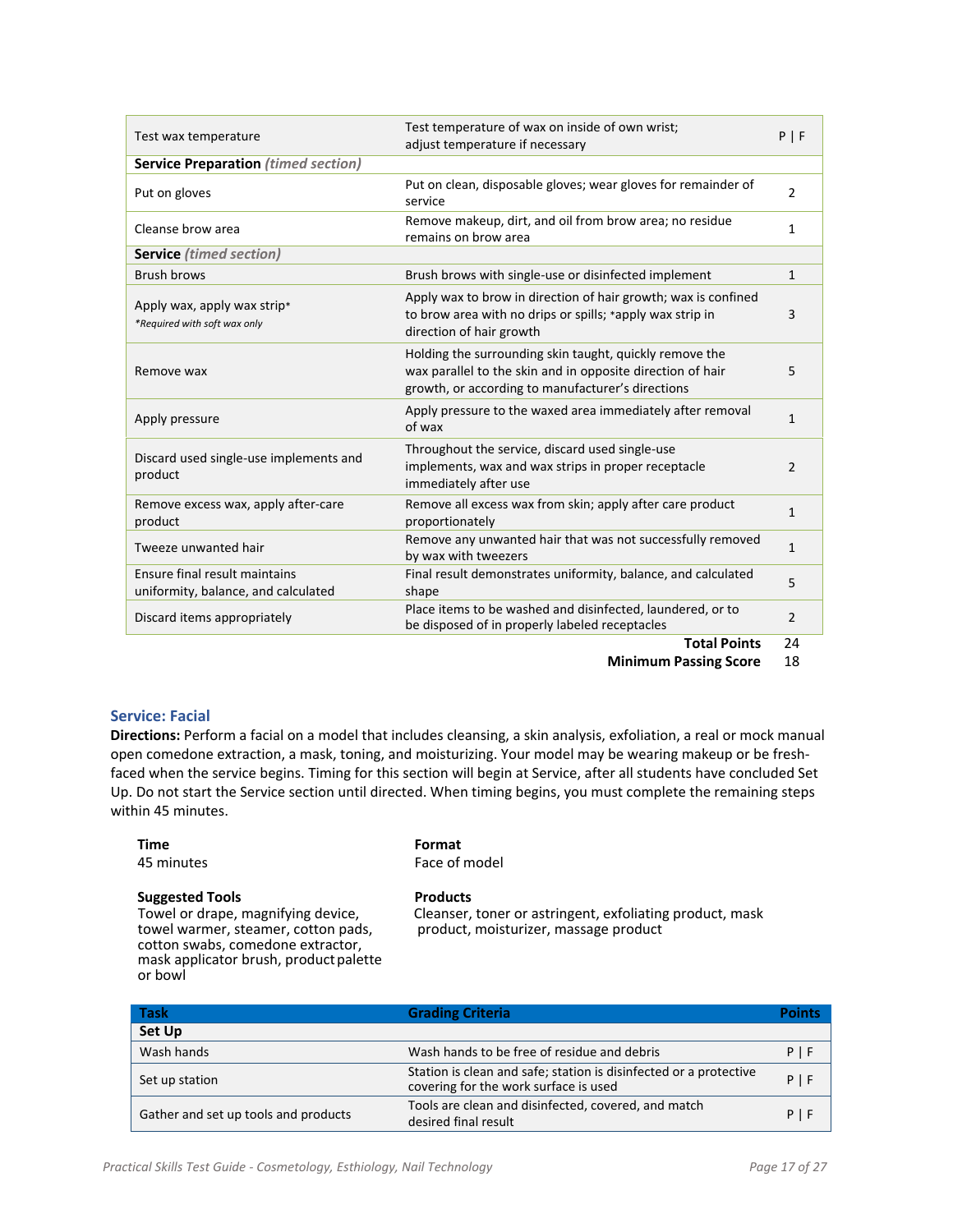| Drape model                                                                               | Drape model appropriately; ensure model's clothing<br>and hair are not exposed; maintain draping<br>throughout service                                                                                                                                                                                                                                                                                                | P   F          |
|-------------------------------------------------------------------------------------------|-----------------------------------------------------------------------------------------------------------------------------------------------------------------------------------------------------------------------------------------------------------------------------------------------------------------------------------------------------------------------------------------------------------------------|----------------|
| Perform client consultation                                                               | Perform client consultation; examiner overhears<br>discussion between the student and the model that<br>pertains to the model's skin type and/or skin<br>concerns, and possible contraindications                                                                                                                                                                                                                     | P   F          |
| <b>Service</b> (timed section)                                                            |                                                                                                                                                                                                                                                                                                                                                                                                                       |                |
| Cleanse skin                                                                              | Cleanse skin to remove all makeup, dirt, and oil; no product<br>residue left on model's skin                                                                                                                                                                                                                                                                                                                          | $\overline{2}$ |
| Perform skin analysis                                                                     | Protect model's eyes with eye pads; perform skin analysis with<br>magnifying device; examiner observes the student analyzing<br>model's skin using a magnifying device; adjust product selection<br>accordingly, if necessary                                                                                                                                                                                         | 3              |
| Perform basic exfoliation                                                                 | Use and remove exfoliating product appropriately; no product<br>residue left on model's skin                                                                                                                                                                                                                                                                                                                          | $\overline{2}$ |
| Use a steamer or hot towel to warm and<br>soften skin                                     | If using a hot towel, test temperature of towel on inside of own<br>wrist before applying to model's face; apply towel to model's<br>face leaving the nose and/or mouth uncovered; If using a<br>steamer, steamer is maintained at a safe distance from model's<br>face                                                                                                                                               | $\overline{2}$ |
| Put on gloves                                                                             | Put on clean, disposable gloves                                                                                                                                                                                                                                                                                                                                                                                       | $\overline{2}$ |
|                                                                                           | Position extraction site under magnifying device; demonstrate<br>real or mock manual extraction with fingers and cotton, cotton<br>swabs, or comedone extractor; extractor tool is used safely and                                                                                                                                                                                                                    |                |
| Demonstrate real or mock manual open<br>comedone extraction, apply astringent or<br>toner | correctly throughout extraction procedure, or fingers and<br>cotton/cotton swabs are used to apply pressure systematically<br>and safely to lift and roll skin throughout extraction procedure;<br>apply astringent or toner to extraction area using clean cotton<br>swab or pad; discard single use items in properly labeled<br>receptacle; remove and discard gloves only if no blood or body<br>fluid is present | 3              |
| Apply and remove massage product                                                          | Apply massage product using constant and systematic<br>manipulations; remove product; no product residue left<br>on model's skin                                                                                                                                                                                                                                                                                      | 2              |
| Apply and remove mask                                                                     | Apply and remove mask; no residue left on model's skin                                                                                                                                                                                                                                                                                                                                                                | $\overline{2}$ |
| Tone skin                                                                                 | Apply toner or astringent product evenly and appropriately to<br>skin                                                                                                                                                                                                                                                                                                                                                 | $\overline{2}$ |
| Moisturize skin                                                                           | Apply moisturizer appropriate for model's skin type                                                                                                                                                                                                                                                                                                                                                                   | $\overline{2}$ |
| Discard items appropriately                                                               | Place items to be washed and disinfected, laundered, or to be<br>disposed of in properly labeled receptacles                                                                                                                                                                                                                                                                                                          | 2              |

**Total Points** 24

**Minimum Passing Score** 18

#### **Service: Makeup Application**

Within this section, students are to demonstrate the correct procedure of dispensing and using makeup in a single‐ service manner. Students must apply all products using either a single-service portion of the product or using a new disposable or disinfected applicator for each contact with the product. If the student does not use the makeup in a single‐service manner and/or contaminates the product, this is an Automatic Fail incident and the student must retake this section.

**Directions:** Perform a complete makeup application on a model. Products must be dispensed and used in a single‐ service manner. Makeup must be applied to a cleansed and moisturized face. Apply a base layer, blush, at least two colors of eye shadow, eyeliner, eyebrow enhancer, mascara, lip liner and lip stick. Timing for this section will begin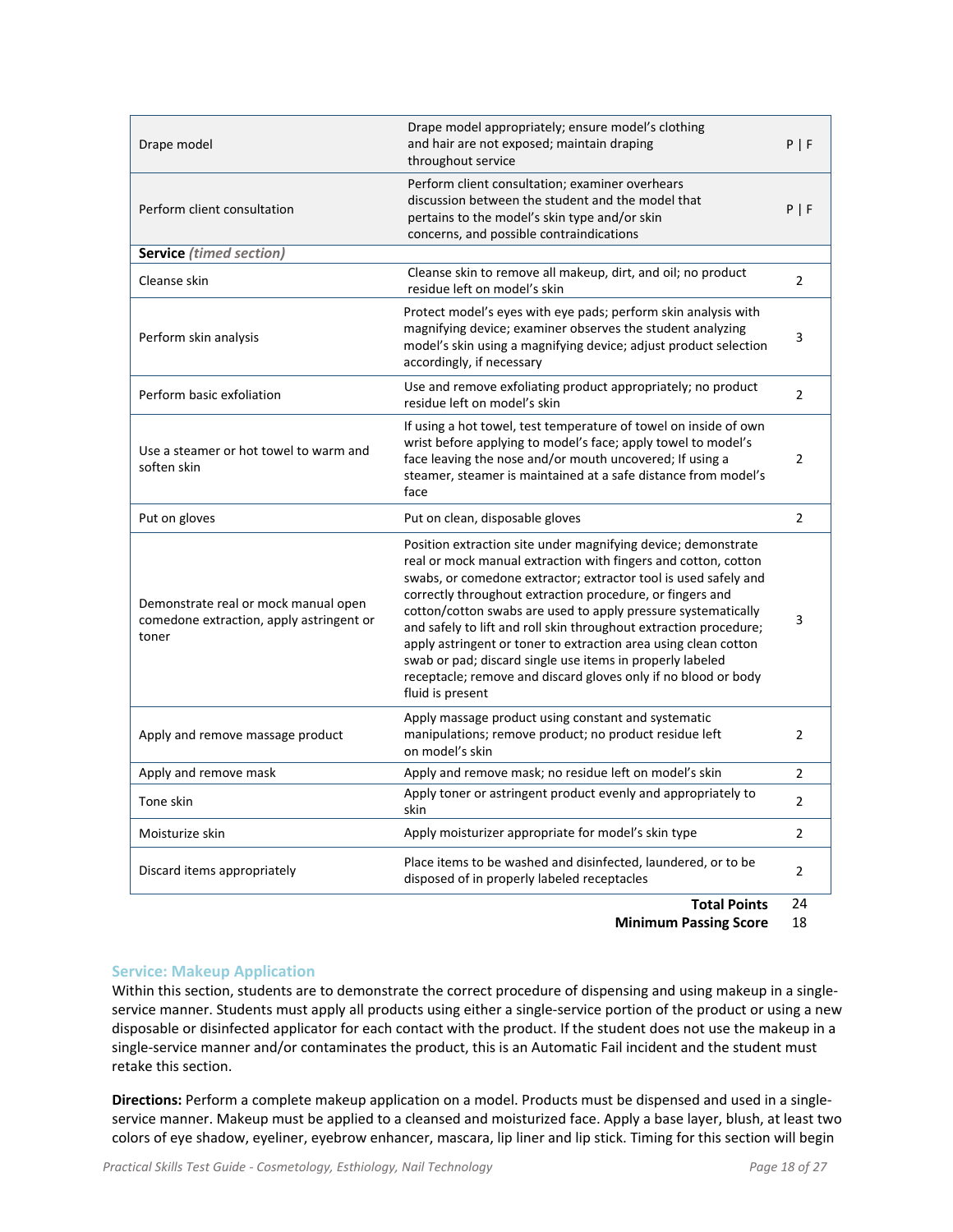at Service, after all students have concluded Set Up. Do not start the Service section until directed. When timing begins, you must complete the remaining steps within 30 minutes.

| Time | Format |
|------|--------|
|      |        |

30 minutes Face of model

**Suggested Tools Products**

Towels, headband, clips, single‐use or disinfected applicators or tools, pencil sharpeners, hand mirror

Foundation product, concealer, blush, eye shadow (atleast two colors), lip liner, eyeliner, eyebrow enhancer, lipstick, mascara, cleanser, moisturizer

| <b>Task</b>                                        | <b>Grading Criteria</b>                                                                                                                                                                  | <b>Points</b>  |
|----------------------------------------------------|------------------------------------------------------------------------------------------------------------------------------------------------------------------------------------------|----------------|
| <b>Set Up</b>                                      |                                                                                                                                                                                          |                |
| Wash hands                                         | Wash hands to be free of residue and debris                                                                                                                                              | P   F          |
| Set up station                                     | Station is clean and safe; station is disinfected or a protective<br>covering for the work surface is used                                                                               | P   F          |
| Gather and set up tools and products               | Tools, including sharpeners, are clean and disinfected,<br>covered, and match desired final result                                                                                       | P   F          |
| Dispense product                                   | Dispense each product into single-serving portions without<br>contamination; stick liners are sharpened with a disinfected<br>sharpener or are prepared according to Board guidelines    | $P$   F        |
| Drape model                                        | Drape model appropriately; ensure model's hair is kept off<br>their face using a clean headband, towel or clips; maintain<br>draping throughout service                                  | $P$   F        |
| Ensure model's face is cleansed and<br>moisturized | Ensure model's face is cleansed and moisturized prior to<br>beginning service; cleanse and/or moisturize model's skin if<br>necessary                                                    | $P$   F        |
| <b>Service</b> (timed section)                     |                                                                                                                                                                                          |                |
| Apply base layer                                   | Apply foundation and concealer as base layer; coverage is<br>appropriate for model's skin type; product is fully blended into<br>hairline, neck, and jaw; no visible line of demarcation | 1              |
| Apply blush                                        | Apply and blend blush to appropriate regions of cheeks                                                                                                                                   | $\mathbf{1}$   |
| Apply eye shadow                                   | Apply at least two colors of eyeshadow to the eyes                                                                                                                                       | $\overline{2}$ |
| Apply eyeliner                                     | Apply eyeliner; eyeliner is drawn to enhance lash line                                                                                                                                   | 2              |
| Define eyebrows                                    | Use eyebrow enhancer product to balance and define shape                                                                                                                                 | 1              |
| Apply mascara                                      | Apply mascara to eyelashes; no mascara left on skin                                                                                                                                      | $\mathbf{1}$   |
| Define lips                                        | Apply lip liner and lip stick to lips within natural lip shape                                                                                                                           | $\overline{2}$ |
| Ensure final result is balanced and blended        | Final contour is balanced and blended                                                                                                                                                    | 2              |
| Discard items appropriately                        | Place items to be washed and disinfected, or to be disposed of,<br>in properly labeled receptacles                                                                                       | 2              |

**Total Points** 14

**Minimum Passing Score** 11

#### **Nail Care Segment**

The Nail Care Segment of the test contains three service sections: Manicure, Artificial Nail Application and Artificial Nail Removal. Each service section should be administered, timed and graded independently.

#### **Service: Manicure**

**Directions:** Complete a full manicure on one hand of a model using contrasting lacquer polish. The test assumes the model has polish‐free nails. You must shape the nails, massage the hand, and polish the fingernails using a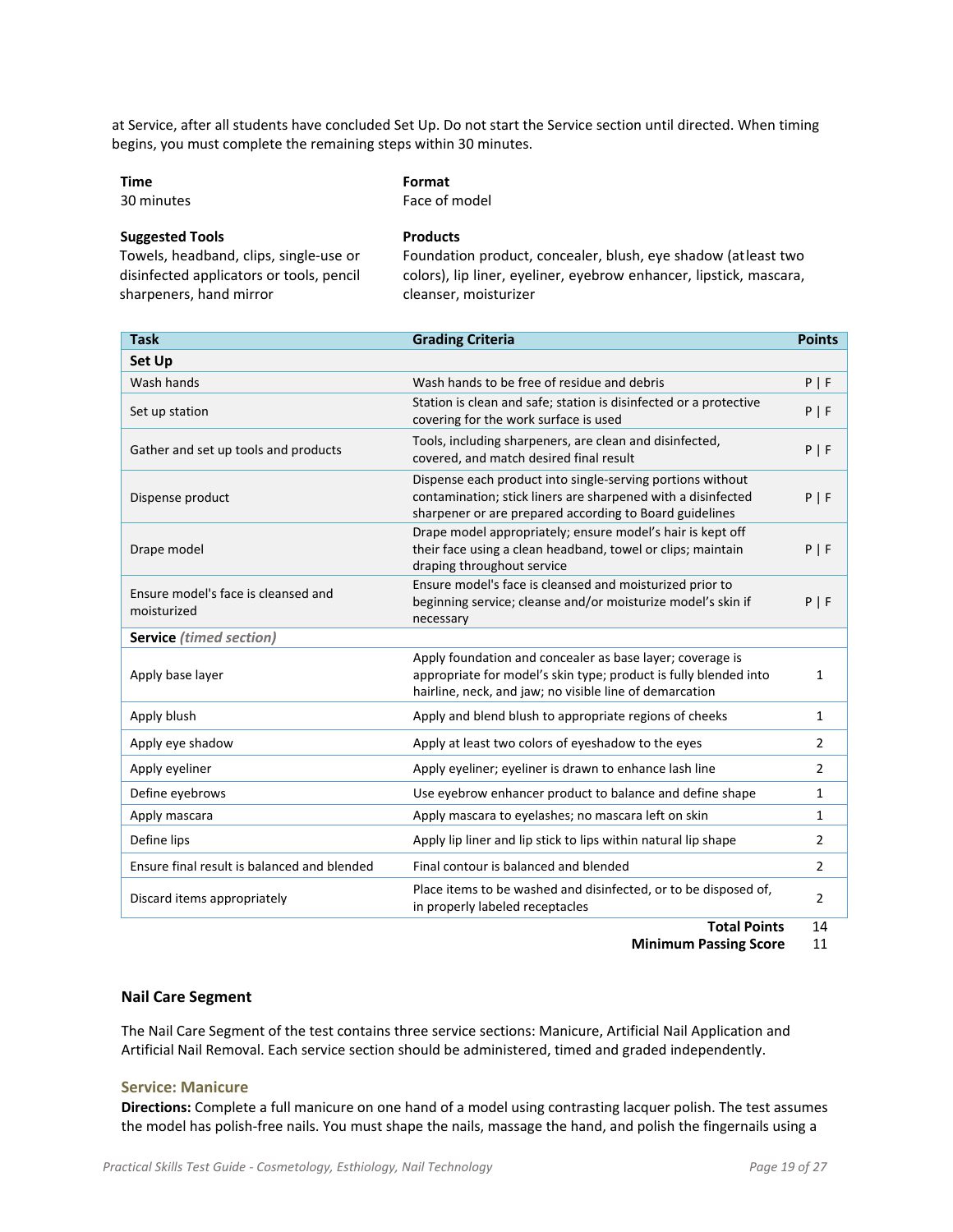contrasting lacquer polish. Gel or light-cured polish is not permitted. Timing for this section will begin at Service, after all students have concluded Set Up. Do not start the Service section until directed. When timing begins, you must complete the remaining steps within 30 minutes.

#### **Time**

30 Minutes

#### **Suggested Tools**

Cotton, cotton swabs, nail file, nail clipper, cuticle pusher, cuticle nipper, plastic bag, towel or protective covering for station

#### **Format**

1 hand of model (5 nails)

#### **Products**

Cuticle remover or cream, polish remover, lotion or massage product, base coat polish, contrasting color polish, top coat polish

| <b>Task</b>                                                                                               | <b>Grading Criteria</b>                                                                                                                                               | <b>Points</b>  |
|-----------------------------------------------------------------------------------------------------------|-----------------------------------------------------------------------------------------------------------------------------------------------------------------------|----------------|
| Set Up                                                                                                    |                                                                                                                                                                       |                |
| Wash hands                                                                                                | Student and model wash hands to be free of residue and<br>debris                                                                                                      | P   F          |
| Set up station                                                                                            | Station is clean and safe; station is disinfected or a protective<br>covering for the work surface is used                                                            | P   F          |
| Gather and set up tools and products                                                                      | Tools are clean and disinfected, covered, and match<br>desired final result                                                                                           | P   F          |
| <b>Service</b> (timed section)                                                                            |                                                                                                                                                                       |                |
| Shape free edge of nails                                                                                  | Clip and/or file free edge of nails using appropriate tool;<br>establish uniform length and shape                                                                     | 4              |
| Apply cuticle product                                                                                     | Apply cuticle softener or remover product safely, proportionally<br>and in a single-service manner                                                                    | $\overline{2}$ |
| Loosen and remove cuticles, remove cuticle<br>product*<br>*Following manufacturer directions, if required | Safely nip and/or push back cuticles; *remove excess cuticle<br>product; no cuticle product remains on model's skin                                                   | 4              |
| Clean under free edge of nail                                                                             | Clean under free edge of nails with appropriate professional<br>tool                                                                                                  | 2              |
| Perform massage, remove product from<br>nail plates                                                       | Massage palm, back of hand, and fingers with massage<br>product using continuous contact; remove massage<br>product from nail plates using cleanser product           | 2              |
| Apply polish, ensure smooth finish                                                                        | Apply base coat polish, polish, and top coat polish to each<br>nail; remove excess polish from skin using appropriate<br>professional tool; finish is even and smooth | 4              |
| Discard items appropriately                                                                               | Place items to be washed and disinfected, laundered, or to<br>be disposed of in properly labeled receptacles<br>-                                                     | 2<br>ົ         |

**Total Points** 20

**Minimum Passing Score** 15

#### **Service: Artificial Nail Application**

**Directions:** Complete an artificial nail service on one hand of a model. You may choose to perform a Sculptured Application or an Overlay with Tips Application using artificial nail product. Artificial nail product does not include gel polish. If you choose to perform a Sculptured Application, you must use two colors of artificial product per nail. If you choose to perform an Overlay with Tips Application, you may use one color of artificial product per nail. The result of each service should be smooth, even, and balanced artificial nails. Timing for this section will begin at Service Preparation, after all students have concluded Set Up. Do not start the Service Preparation section until directed. When timing begins, you must complete the remaining steps within 60 minutes.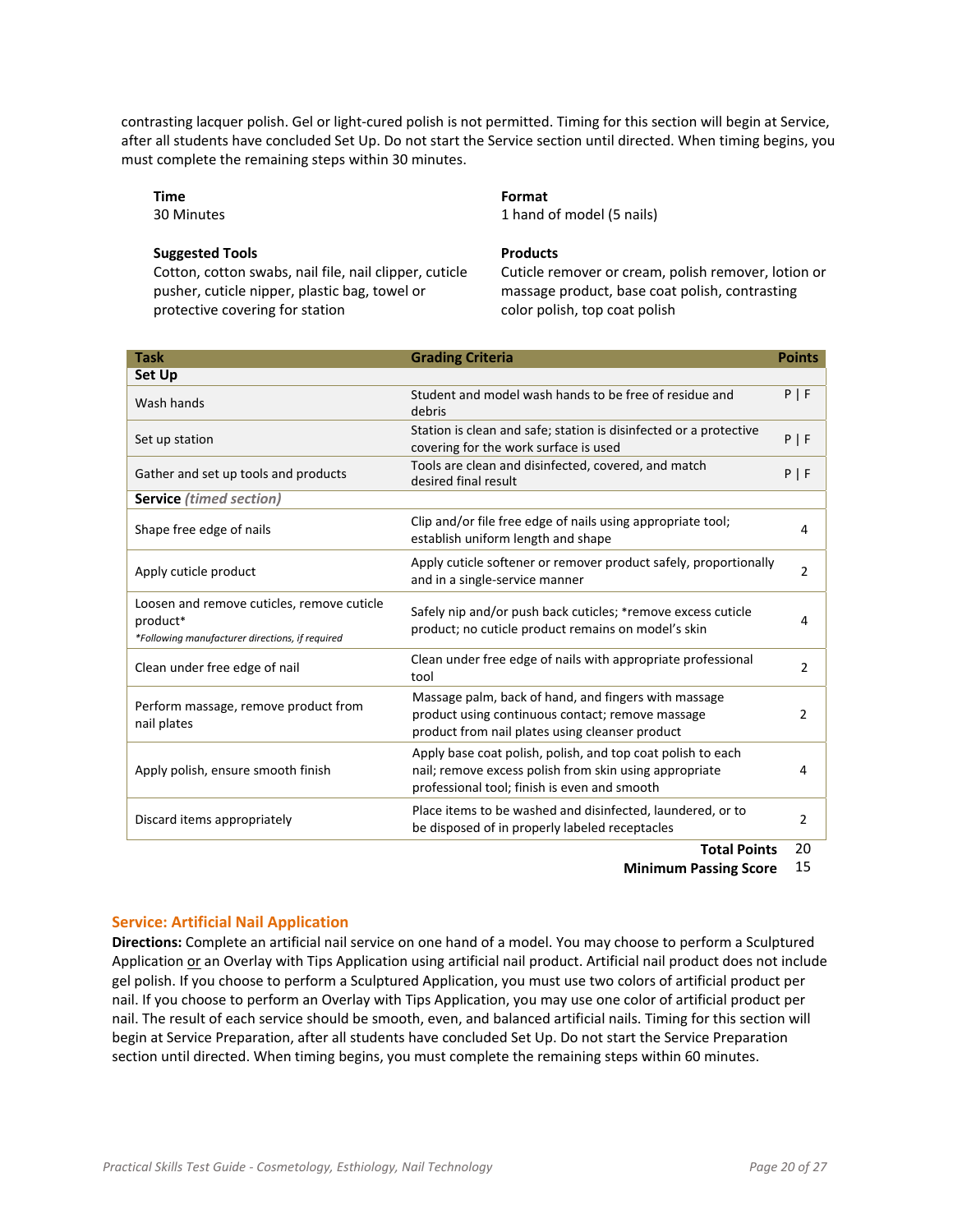**Time** 60 Minutes

#### **Suggested Tools**

File, buffer, cuticle pusher, cuticle nipper, nail brush, nail clipper, cotton, dappen dishes, nail tips, nail form, lamp

#### **Format**

1 hand of model (5 nails)

#### **Suggested Products**

Nail primer, two colors of artificial product (e.g. pink and white), nail dehydrator, nail cleanser, nail primer, nail adhesive, alcohol product, polish remover

| <b>Task</b>                                            | <b>Grading Criteria</b>                                                                                                                                                                                                                                                            | <b>Points</b>  |
|--------------------------------------------------------|------------------------------------------------------------------------------------------------------------------------------------------------------------------------------------------------------------------------------------------------------------------------------------|----------------|
| <b>Set Up</b>                                          |                                                                                                                                                                                                                                                                                    |                |
| Wash hands                                             | Student and model wash hands to be free of residue and<br>debris                                                                                                                                                                                                                   | P   F          |
| Set up station                                         | Station is clean and safe; station is disinfected or a<br>protective covering for the work surface is used                                                                                                                                                                         | P   F          |
| Gather and set up tools and products                   | Tools are clean and disinfected, covered, and match<br>desired final result                                                                                                                                                                                                        | P   F          |
| <b>Service Preparation (timed section)</b>             |                                                                                                                                                                                                                                                                                    |                |
| Prepare natural nails                                  | Safely nip and/or push back cuticles; shape free edge of<br>nails; remove shine from nail plates, remove dust from nail<br>plates and cuticles                                                                                                                                     | 1              |
| <b>Service: Sculptured Application (timed section)</b> |                                                                                                                                                                                                                                                                                    |                |
| Apply nail prep product                                | Following manufacturer directions, apply nail prep product<br>(ex: cleanser, dehydrator, primer, etc.)                                                                                                                                                                             | $\mathbf{1}$   |
| Complete sculptured application                        | Apply nail forms to free edges; nail forms fit snugly under<br>free edges; construct artificial nails using two colors, one<br>for free edges and one for nail plates; all products applied<br>correctly and to nails only; smile line achieved, and<br>product extends free edges | 6              |
| File, buff, and shape nails                            | File, buff, and shape nails safely and without causing<br>harm; create uniform shape and balance; result is<br>smooth                                                                                                                                                              | 5              |
| Discard items appropriately                            | Place items to be washed and disinfected,<br>laundered, or to be disposed of in properly labeled<br>receptacles                                                                                                                                                                    | $\overline{2}$ |
| Service: Overlay with Tips Application (timed section) |                                                                                                                                                                                                                                                                                    |                |
| Adhere nail tips to nail plates                        | Adhere nail tips to nail plates; skin surrounding nails remains<br>free from adhesive                                                                                                                                                                                              | $\overline{2}$ |
| Trim nail tips and shape free edges                    | Trim nail tips; shape free edges safely                                                                                                                                                                                                                                            | $\mathbf{1}$   |
| Blend nail tips to nail plates                         | Blend nail tips to nail plates safely and without damaging<br>natural nails; nail tip is flush with natural nail                                                                                                                                                                   | 3              |
| Apply product to nail tips and nail<br>plates          | Apply artificial nail product to nail tips and nail plates;<br>product applied correctly and to nails only                                                                                                                                                                         | 3              |
| File, shape, and balance nails                         | Shape and file nails safely, without causing harm; create<br>uniform shape and balance; result is smooth and beveled                                                                                                                                                               | 3              |
| Discard items appropriately                            | Place items to be washed and disinfected, laundered, or to<br>be disposed of in properly labeled receptacles                                                                                                                                                                       | $\overline{2}$ |

**Total Points** 15

**Minimum Passing Score** 12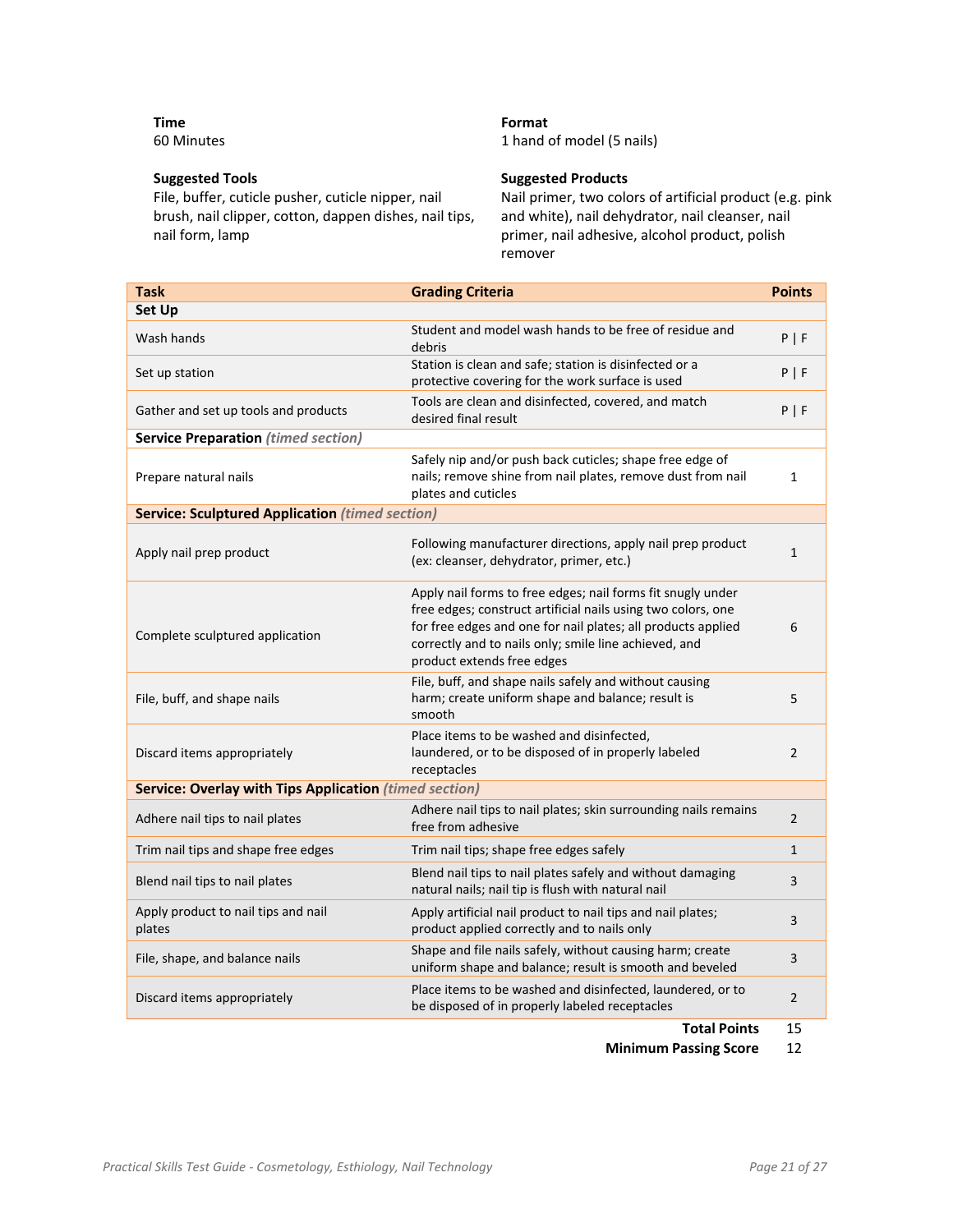#### **Service: Artificial Nail Removal**

**Directions:** Demonstrate the safe removal of any artificial nail product from at least five nails on a model. Artificial nail product does not include gel polish. If you are performing the removal service on the same model that was used for the Artificial Nail Application section of the Practical Skills Test, you must still follow all steps outlined in this section, including the Set Up steps. The result of this service should be smooth and unharmed natural nails. Timing for this section will begin at Service, after all students have concluded Set Up. Do not start the Service section until directed. When timing begins, you must complete the remaining steps within 60 minutes.

| <b>Time</b> | Format                                |
|-------------|---------------------------------------|
| 60 Minutes  | Hand(s) of model (minimum of 5 nails) |

#### **Suggested Tools**

File, buffer, cuticle pusher, cotton, foil, removal wraps

**Suggested Products** Artificial nail remover product, skin protectant/barrier cream or lotion, cuticle oil, lotion

| <b>Set Up</b>                                                                                                                                                                                                                                                                                                                                                                                                                                                                                                                                                        |                      |
|----------------------------------------------------------------------------------------------------------------------------------------------------------------------------------------------------------------------------------------------------------------------------------------------------------------------------------------------------------------------------------------------------------------------------------------------------------------------------------------------------------------------------------------------------------------------|----------------------|
| Student and model wash hands to be free of residue and<br>Wash hands<br>debris                                                                                                                                                                                                                                                                                                                                                                                                                                                                                       | P   F                |
| Station is clean and safe; station is disinfected or a<br>Set up station<br>protective covering for the work surface is used                                                                                                                                                                                                                                                                                                                                                                                                                                         | P   F                |
| Tools are clean and disinfected, covered, and<br>Gather and set up tools and products<br>match desired final result                                                                                                                                                                                                                                                                                                                                                                                                                                                  | P   F                |
| <b>Service</b> (timed section)                                                                                                                                                                                                                                                                                                                                                                                                                                                                                                                                       |                      |
| If required by manufacturer directions, prepare<br>model's skin by applying skin protectant/barrier<br>cream or lotion to hand(s) and cuticles; saturate<br>Apply barrier cream/lotion*, apply artificial<br>cotton in product remover; apply saturated cotton<br>nail removal product, soak artificial nail<br>to nail and secure it in place; ensure product<br>removal product<br>*Following manufacturer directions, if required<br>remover only covers the nail plate; allow product<br>remover to sit on nails long enough for artificial<br>product to soften | 5                    |
| Safely file, buff, and/or scrape artificial product from<br>model's natural nails using appropriate professional<br>Remove artificial product<br>tools; artificial product is removed without prying or<br>causing harm to the model's natural nails                                                                                                                                                                                                                                                                                                                 | 6                    |
| Buff model's natural nails; apply oil and/or lotion to model's<br>Smooth natural nails, apply finishing product<br>nails and hands in a single service manner; massage product<br>into skin                                                                                                                                                                                                                                                                                                                                                                          | 1                    |
| Artificial product is completely removed from model's nails;<br>Evaluate service result<br>model's natural nails are smooth and were not harmed as a<br>result of the removal service                                                                                                                                                                                                                                                                                                                                                                                | 6                    |
| Place items to be washed and disinfected, laundered, or to<br>Discard items appropriately<br>be disposed of in properly labeled receptacles<br><b>Tatal Baist</b>                                                                                                                                                                                                                                                                                                                                                                                                    | $\overline{2}$<br>n۵ |

**Total Points** 20

**Minimum Passing Score** 15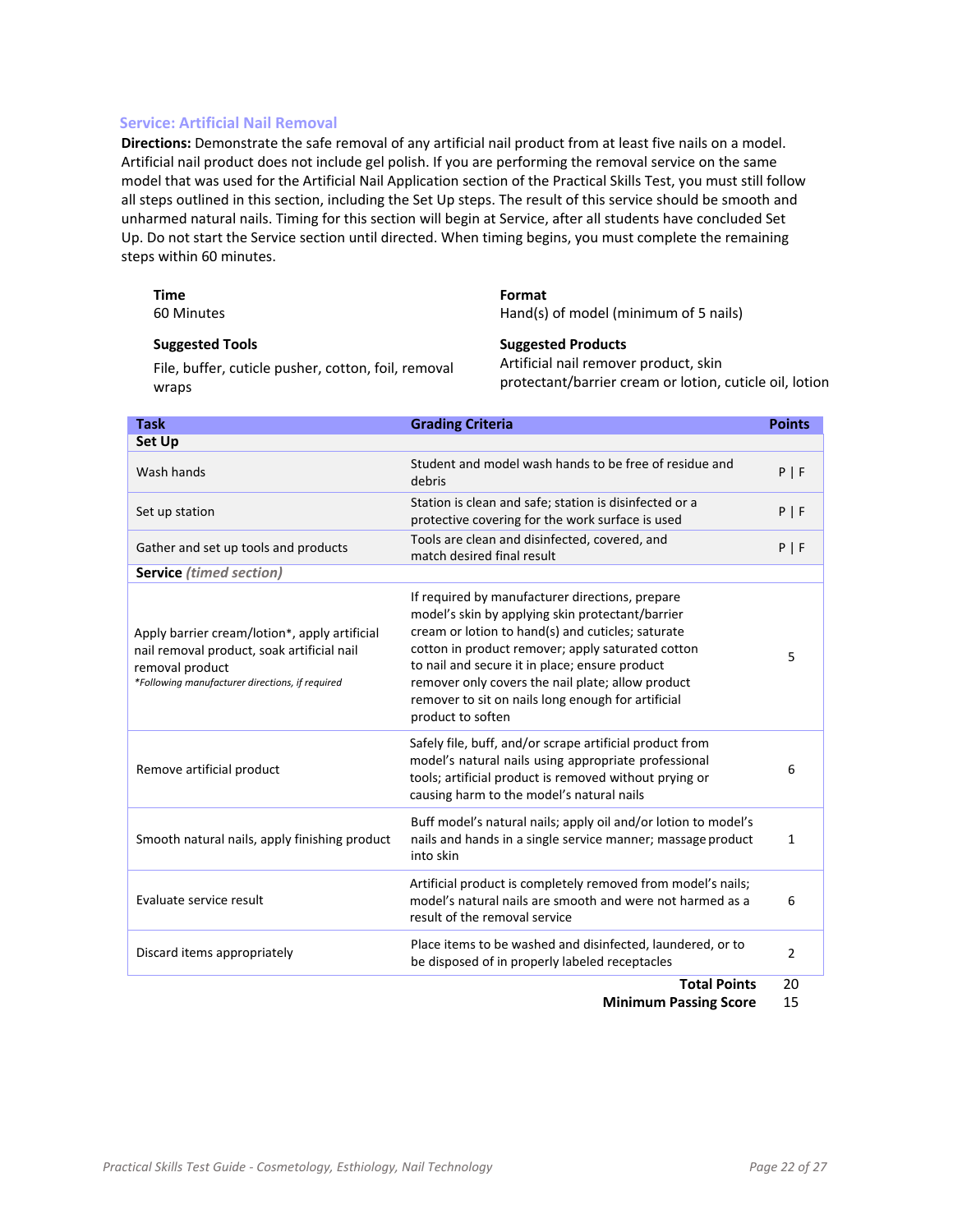## **Eyelash Technology**

#### **Rules of Testing**

#### **Test Scheduling and Completion**

The Eyelash Technology Practical Skills Test ("Eyelash PST") is scheduled at the will of the provider. Students must complete all required clinical service exercises **before** taking the test. Required clinical service exercises are as follows:

- 2 eyelash extension applications with at least 45 extensions per eye, per clinical service exercise
- Chemical removal of eyelash extensions
- 1 eyelash extension service patch test

Note: All clinical service exercises must be performed on live models and require correct and complete safety and infection control processes. Services performed in the Eyelash PST do not count as clinical service exercises.

#### **General Rules**

- Each test must have a ratio of at least 1 examiner to 8 students to ensure a comprehensive assessment. Schools are encouraged to have at least two examiners per test.
- The evelash extension application must use a classic application technique of a single synthetic extension to one individual natural eyelash. Students must use synthetic extensions of .10 to .20 mm in thickness and must not use volume, cluster, 3D, tab, flare, strip, or animal hair extensions.
- A student could lose points or fail the test if the student has unresolved occurrences of extensions or natural eyelashes being improperly joined to neighboring eyelashes. These occurrences are commonly referred to as "stickies." If a student has 1 to 3 total unresolved occurrences of this type, the student will lose 4 points in the application section. If a student has 4 or more total occurrences of this type, it is considered an Automatic Fail Incident and the student will fail the test.
- No written materials, handouts, textbooks, or electronic devices may be used by the student.
- Students may only speak to the examiner or to the model when discussion is required.
- Students may not observe each other during the test.
- Proper safety and infection control procedures must be followed and align to requirements set forth by industry standards, manufacturer directions, and the Board.
- Compliance with Minnesota Statutes 155A and Minnesota Rules 2105 and 2110 must be demonstrated at all times.

#### **Models, Tools, and Supplies**

- Students are responsible for finding a suitable model.
- Models must not be wearing any eyelash extensions when the test begins. Any previously applied extensions must be removed prior to the test.
- Models must not be a cosmetologist, esthetician, nail technician, eyelash technician, advanced practice esthetician or barber student or licensee.
- Models must be 16 years of age or older.
- Students must have supplies and tools prepared for the exam. Lists of suggested tools and supplies are provided below in each service section, but this list may not be comprehensive.
- Supplies are to be stored in clean, closed containers, cupboards or drawers, or on a clean cloth towel or clean drape. Plastic bags are not acceptable storage containers.
- Supplies cannot be shared.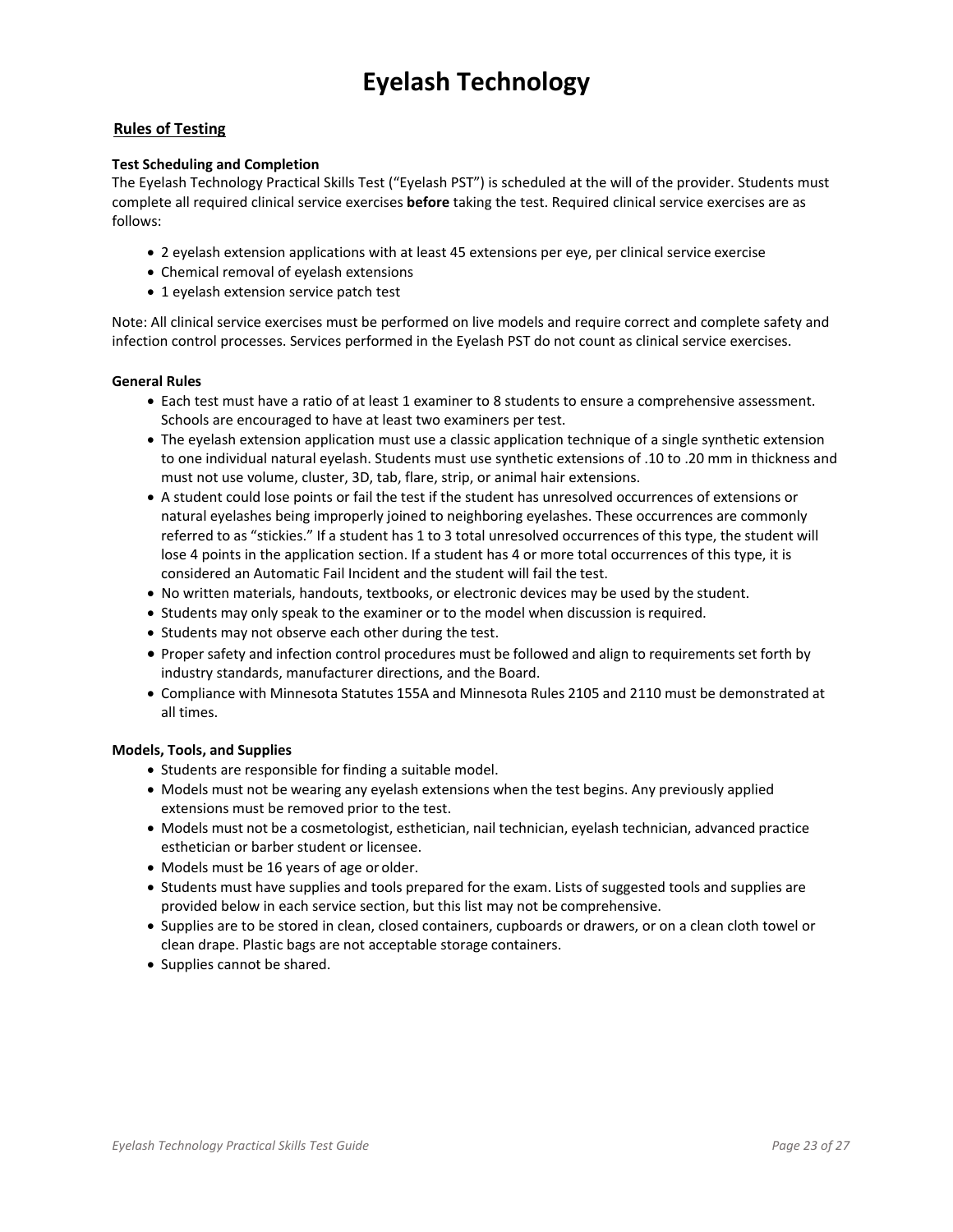- All supplies must be labeled, either by the student or with manufacturer labels.
- All products must be used according to manufacturer's directions.

#### **Administering the Test**

To begin the test, the examiner will read the directions. The test contains four sections: Set Up, Service Preparation, Service (application and removal), and Completion. The examiner must monitor each section thoroughly and may create a "checkpoint" after each section, such as station set up or service preparation, where the examiner pauses to check student work. Additionally, the examiner must check the final result of the eyelash extension application before the student moves on to extension removal.

The Service Preparation section includes discussion between the model and the student for client consultation and the assessment of the model's natural eyelashes. The examiner must hear discussion of these two items for the student to receive points.

- For the client consultation, the student must offer a patch test if required by the manufacturer's directions or discuss the results of the patch test if it was previously given to the model. The student must also discuss any risk of potential adverse reactions and any contraindications.
- For assessing the model's natural lashes and desired outcome, the student must discuss the desired final result including length, thickness, and curl selection.

Only the Service section is timed. To pass the test, the student must complete at least 20 eyelash extensions per eye within 2 hours. All other sections of the test are untimed. The examiner will notify students when the service timing begins and will give warnings when there are five minutes and one minute remaining. If a student does not complete the Service section, they must stop immediately when the time ends.

#### **Grading Guidelines**

To pass the test, the student must score at least 75% and not have any Automatic Fail Incidents.

The Set Up and Completion sections are not assigned a point value as they each relate to an Automatic Fail Incident. If a student does not complete the Set Up or Completion section according to the grading criteria, the student will fail the test.

Each task within the Service Preparation and Service sections are assigned a point value. A student will either receive the full point total or receive zero points for each task; no partial points are given. Any incorrect action within each task line will result in a score of "0" for that task line. For example, cleansing the eye area and preparing the model's natural eyelashes is worth 3 points. Removing all makeup is included in the grading criteria, so if a student fails to remove all makeup, the student will not receive any points for this task line.

Point values are determined by task type:

- Safety and infection control related tasks are assigned 2 points
- Simple technique related tasks are assigned 1 point
- Tasks that relate to both safety and infection control and simple techniques are assigned 3 points.
- Substantial technique related tasks and tasks that show comprehension of the service are assigned varying point values depending on the total available points in the section. Receiving a score of zero for these types of tasks results in a failing, or near failing, score.

#### **Automatic Fail Incidents**

Students may fail the test for the incidents listed below (A‐L). For example, if a student uses a tool or implement that has not been cleaned and disinfected, the student will fail the test. If a student performs any Automatic Fail Incident, the incident must be recorded on the Results Form in the service section it occurred.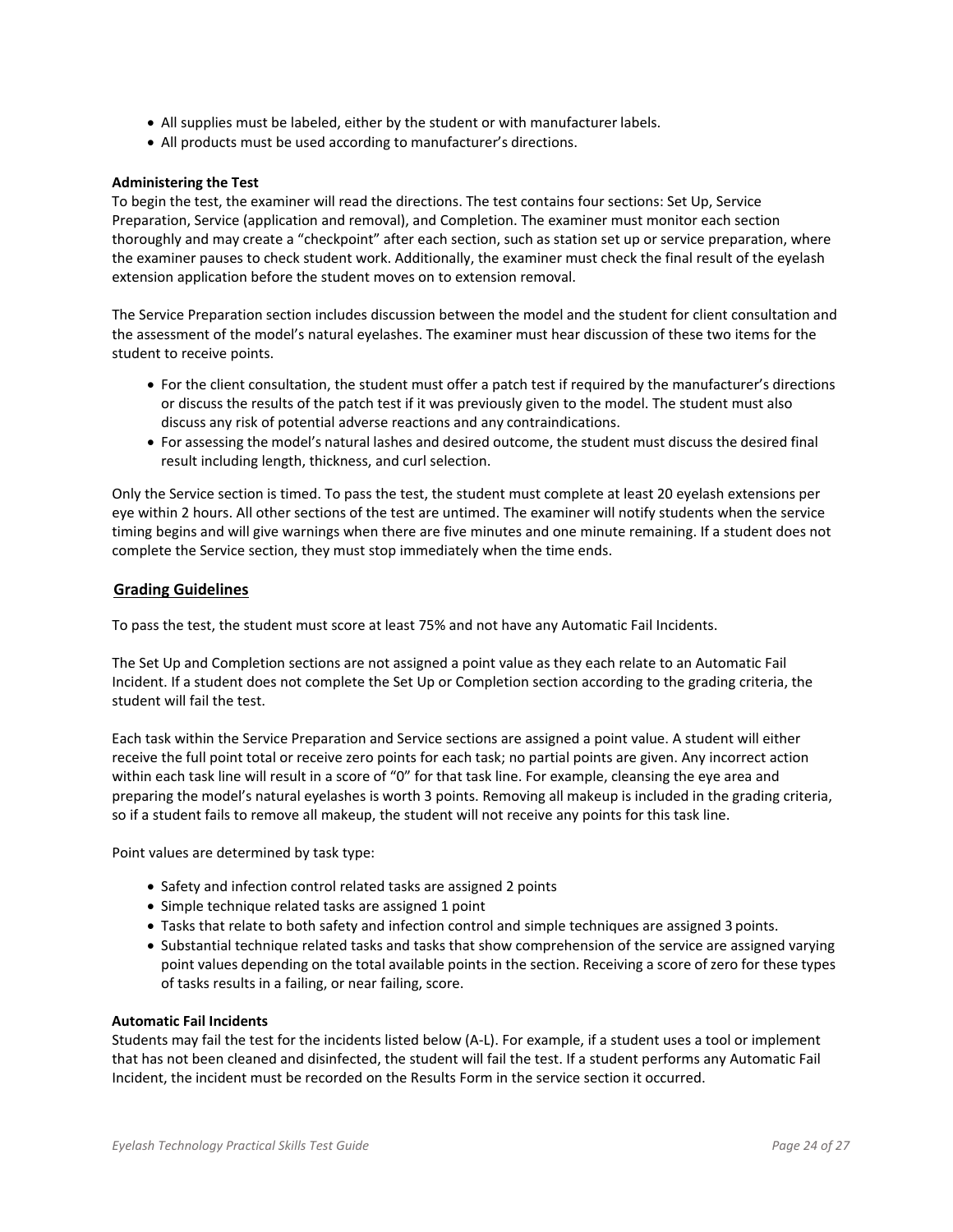|    | <b>Automatic Fail Incidents</b>                                                                                   |  |
|----|-------------------------------------------------------------------------------------------------------------------|--|
| А. | Injured client or self                                                                                            |  |
| В. | Failed to detect allergy or contraindication that would cause significant harm                                    |  |
| C. | Contaminated unused product                                                                                       |  |
| D. | Did not wash hands prior to service                                                                               |  |
| Ε. | Did not wash or sanitize hands or re-glove when contaminated                                                      |  |
| F. | Used a prohibited or unclean tool or implement                                                                    |  |
| G. | Used tool or product improperly                                                                                   |  |
| Η. | Failed to complete service                                                                                        |  |
| L. | Service ended with 4 or more total unresolved occurrences of eyelashes improperly joined to neighboring eyelashes |  |
| J. | Talked unnecessarily                                                                                              |  |
| К. | Cheated                                                                                                           |  |
| L. | Violated Minnesota Statutes Chapter 155A and/or Minnesota Rules Chapter 2105 and/or Rules Chapter 2110            |  |

#### **Failing Score**

A student can fail the test by scoring below 75% or performing an Automatic Fail Incident. In this case, the student will need to re-take the test. Retests are scheduled at the discretion of the school or exam provider.

#### **Results Form**

Each student will have a Practical Skills Test Results Form ("Results Form") for each test date. A new Results Form must be used for each test day or test attempt. This form requires the examiner to circle the points earned for each item, note any Automatic Fail Incidents, and calculate the total points earned. If a student needs to retest, a new Results Form must be used.

The form must be signed by the student and the examiner upon completion of each testing day. The school is required to keep all original Results Forms in accordance with Minnesota Rule 2110.0670. Results Forms are not to be submitted with the student's application unless specifically requested by the Board.

#### **Course Completion Certificate**

Each student will have a Course Completion Certificate to submit to the Board with their license application. This certificate is to be completed once the student has passed all applicable sections of the Practical Skills Test and met their hour and clinical service exercises requirements. The certificate must be reviewed for accuracy, then signed by the student and designated school manager or school owner and properly notarized.

The Course Completion Certificate must contain the following:

- Student information and school information
- Course type and total number of hours completed
- Date the total course was completed
- Total number of Clinical Service Exercises completed (not applicable for Skills Courses)
- Date passed and total score for each PST service section
- Notarized signatures from the student and designated school manager or school owner

#### **Test Procedure**

The Eyelash PST is comprised of four sections: Set Up, Service Preparation, Service (application and removal), and Completion. All test sections are listed below with directions, time limits, suggested tools and products, and grading criteria. It is up to the student to have the materials necessary to successfully complete the test.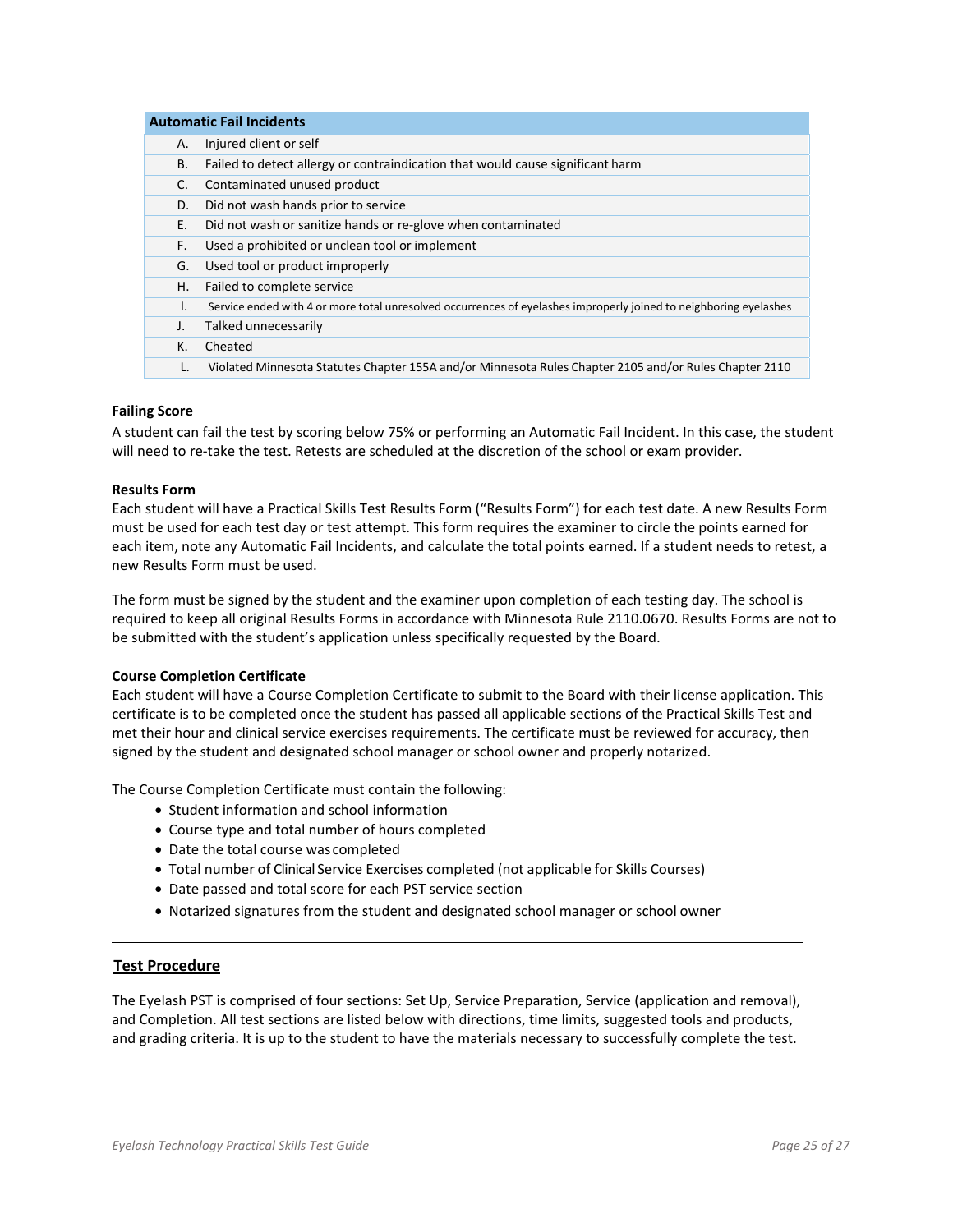#### **Service: Application and Removal of Eyelash Extensions**

**Directions:** Perform an eyelash extension service on both eyes of a model. You must complete a minimum of 20 individual eyelash extensions per eye within 2 hours. Cluster‐like, volume, or 3D eyelash extensions must not be used. After the examiner has checked your application, you must demonstrate proper removal of at least 4 extensions using chemical or manual means.

| Time                                     | Format                    |
|------------------------------------------|---------------------------|
| 2 hours for application service; removal | Face of model (both eyes) |
| service is untimed                       |                           |
| <b>Suggested Tools</b>                   | <b>Products</b>           |

Eye pads, tweezers, tape, water mister, glue pallet or holder, scissors, fan or air pump, wand or "spoolie"

Eyelash extensions, adhesive, cleanser, remover, primer, saline, sealer

| <b>Task</b>                                                                         | <b>Grading Criteria</b>                                                                                                                                                                                                                                                                                          | <b>Points</b>  |
|-------------------------------------------------------------------------------------|------------------------------------------------------------------------------------------------------------------------------------------------------------------------------------------------------------------------------------------------------------------------------------------------------------------|----------------|
| <b>Set Up</b>                                                                       |                                                                                                                                                                                                                                                                                                                  |                |
| Wash hands                                                                          | Wash hands to be free of residue and debris                                                                                                                                                                                                                                                                      | P   F          |
| Gather and set up tools and products                                                | Tools are clean and disinfected, covered, and match desired final<br>result                                                                                                                                                                                                                                      | P   F          |
| Set up station                                                                      | Station is clean and safe; station is disinfected or a protective<br>covering for the work surface is used                                                                                                                                                                                                       | P   F          |
| <b>Service Preparation</b>                                                          |                                                                                                                                                                                                                                                                                                                  |                |
| Perform client consultation                                                         | Discuss or perform patch test and provide information to model<br>regarding the risk of potential adverse reactions, per<br>manufacturer's directions; determine any contraindications and<br>adjust service accordingly                                                                                         | 2              |
| Assess natural eyelashes                                                            | Assess model's natural eyelashes; discuss and determine final<br>result including length, thickness, and curl selection                                                                                                                                                                                          | $\mathbf{1}$   |
| Drape model                                                                         | Drape model; maintain draping throughout service; hair and<br>clothing do not interfere with service                                                                                                                                                                                                             | $\overline{2}$ |
| Cleanse eye area and prepare natural<br>eyelashes                                   | Use cleanser to clean natural eyelashes and surrounding eye<br>area; remove any makeup; apply primer or saline to natural<br>eyelashes using applicator according to manufacturer directions;<br>do not apply excessive product.                                                                                 | $\overline{2}$ |
| Apply eye pads                                                                      | Apply eye pads and/or tape to lower eyelash line; ensure eye<br>pads or tape does not go beyond mucosal layer into the eye and<br>all lower eyelashes are covered                                                                                                                                                | 2              |
| Portion extensions and adhesive to be used in<br>service                            | Remove extensions from container to portion out extensions for<br>the service using a disinfected scissors, blade, or other tool to<br>snip a portion of a strip, or a disinfected tweezer to portion out<br>the extensions for the service. Extensions and adhesive placed<br>on clean and disinfected surface. | $\overline{2}$ |
| <b>Service: Extension Application and Removal</b>                                   |                                                                                                                                                                                                                                                                                                                  |                |
| <b>Application</b><br>The Application sub-section must be completed within 2 hours. |                                                                                                                                                                                                                                                                                                                  |                |
| Isolate natural eyelashes                                                           | Select appropriate growth phase of natural lash; ensure only one<br>natural eyelash is in isolation at a time                                                                                                                                                                                                    | 3              |
| Choose appropriate extension                                                        | Select appropriate extension according to natural eyelash<br>growth phase and design pattern; ensure extension length can<br>be worn safely and will not cause damage to natural eyelash                                                                                                                         | 3              |
| Apply adhesive to extension                                                         | Apply adhesive to extension using motion according to<br>manufacturer directions; avoid excessive amount of adhesive                                                                                                                                                                                             | 3              |